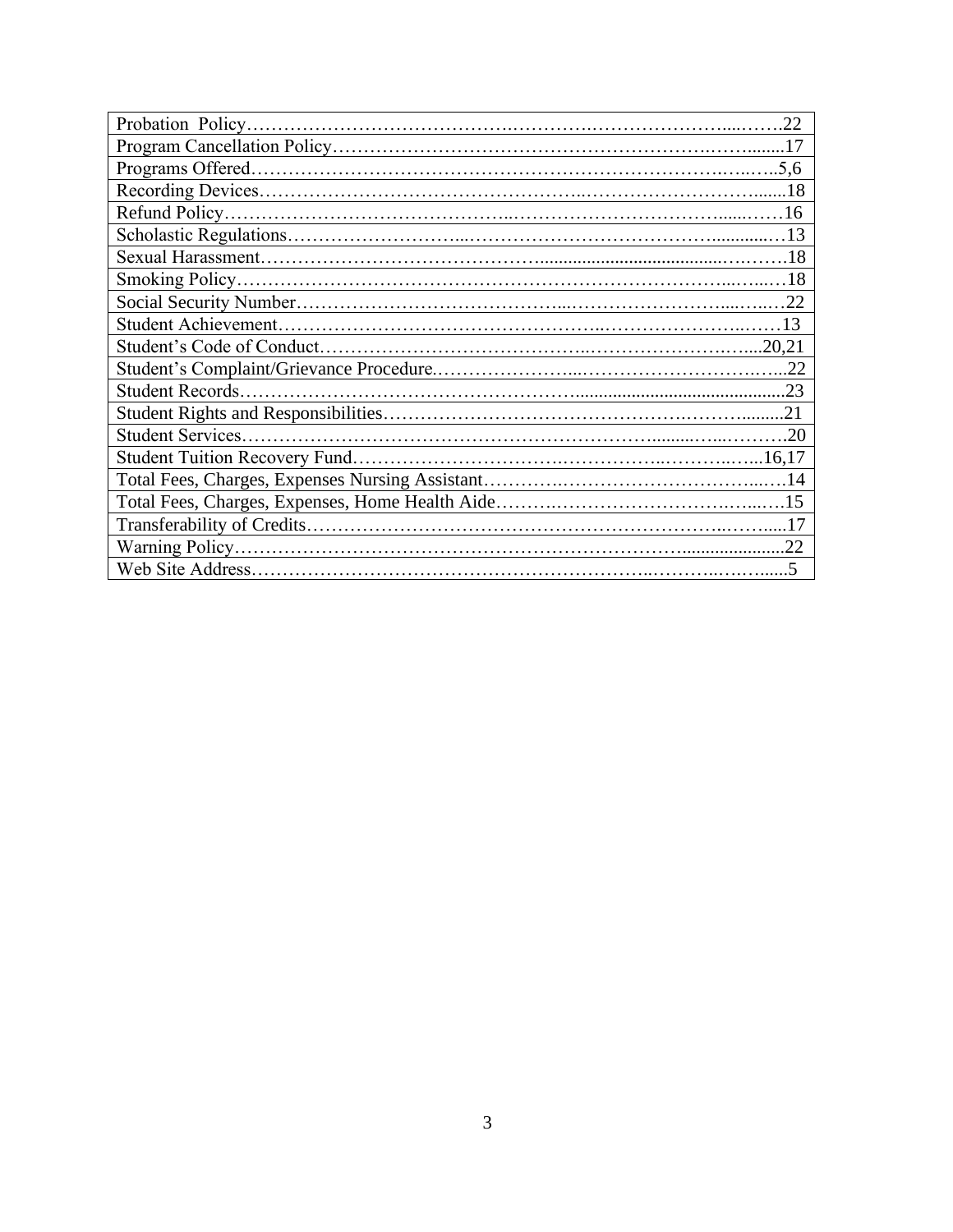## *"Your Journey to Success Starts Here"* **PATHWAYS COLLEGE, LLC**

Nursing and Health Care Careers

#### **MISSION STATEMENT**

The mission of Pathways College is to provide quality education, training and skill development to individuals pursuing a career in Nursing Occupations and other Health Care Careers. We are committed to providing the community with caring, competent, and well-trained health care professionals. The educational experience is conducted in an environment that is intellectually challenging and culturally adaptive. It is our belief that learning is a continuous lifelong process guided by the Adult Learning Theory. Students must be actively involved in the learning process to acquire knowledge, clinical proficiency and socialization to health care career roles. Learning experiences are derived to achieve integration and continuity of knowledge and skills as evidenced by acquisition of knowledge, clinical competency, and successful employment in the health care industry.

#### **EQUAL OPPORTUNITY POLICY**

Pathways College is committed to the philosophy of equal opportunity and equal access in employment, education, training, and all services provided by the College. All persons, who are able to perform satisfactorily the responsibilities and tasks required in an educational and training program, should be provided an opportunity to succeed. We are firmly dedicated to a policy of non-discrimination on the basis of race, color, national origin, ancestry, religion, creed, sex, age, disability, marital status, sexual orientation or veteran status in employment, education, training or other Pathways College services.

#### **BOARD OF DIRECTORS**

| Cheri L. Allmond-Williams, MSN, RN Program Director/Owner |  |
|-----------------------------------------------------------|--|
|                                                           |  |
|                                                           |  |

#### **EXECUTIVE ADVISORY BOARD & CONSULTANTS**

Pathways College is a private institution and is licensed to operate by the Bureau for Private Postsecondary Education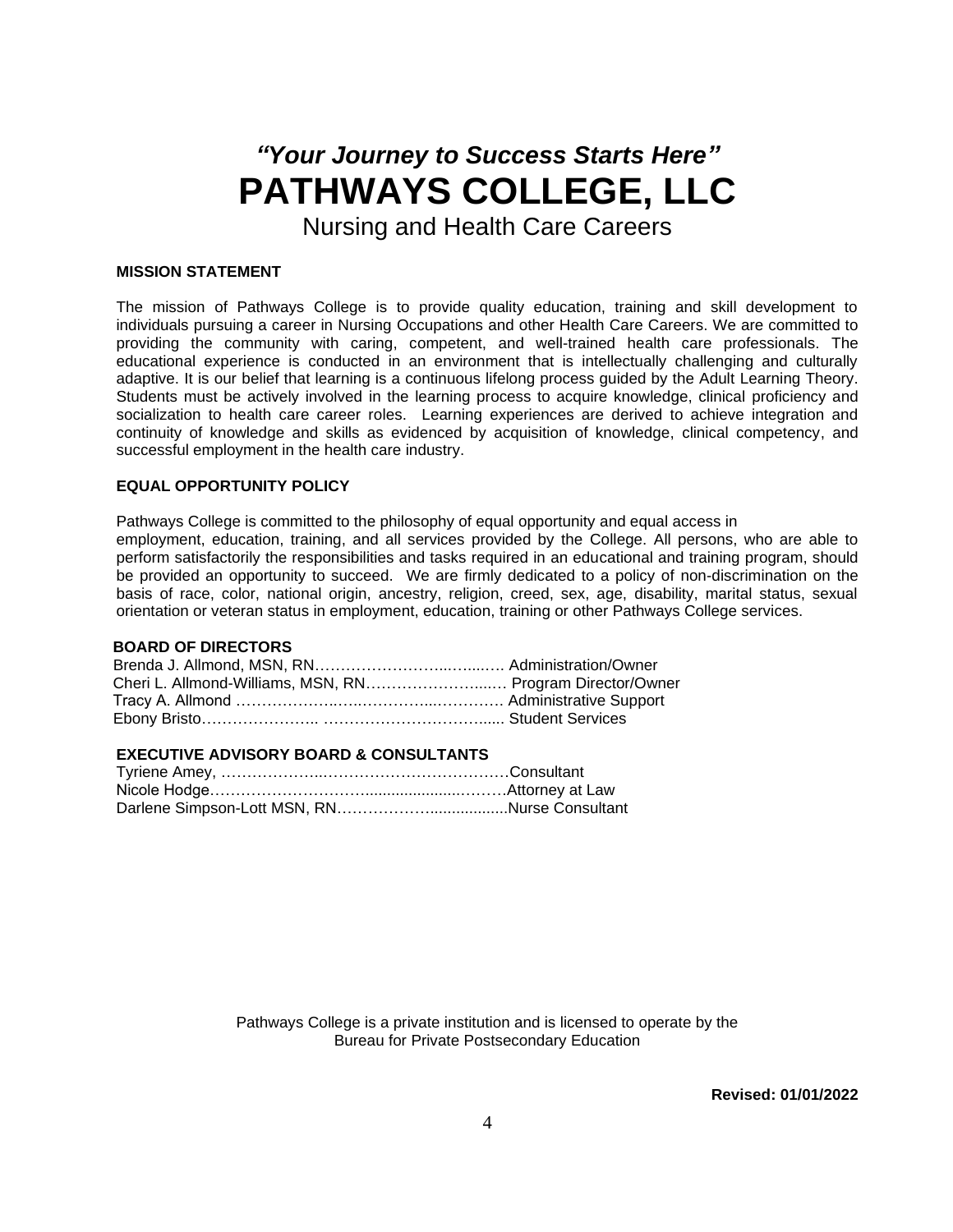#### **All classes are held at the following location:**

Pathways College LLC, Nursing and Health Care Careers 637 East Albertoni Street, Suite 100, Carson, California 90746 Telephone Number: (310) 225-2702 Fax Number: (310) 225-2799 Web Site Address: [www.pathwayscollege.com](http://www.pathwayscollege.com/) Email Address: pathwayscollegemaincampus@outlook.com

As a prospective student, you are encouraged to review this catalog prior to signing an Enrollment Agreement. The catalog is located online at [www.pathwayscollege.com.](http://www.pathwayscollege.com/) Any prospective student or member of the public may access our website above to view or obtain a copy of our school catalog. The school catalog is reviewed and updated annually in the month of December. Any questions a student may have regarding this catalog that have not been satisfactorily answered may be directed to the Bureau for Private Postsecondary Education at address: 2535 Capitol Oaks Drive, Suite 400, Sacramento, CA 95833. P.O. Box 98018 West Sacramento, CA 95798-0818. Web Site Address: [www.bppe.ca.gov.](http://www.bppe.ca.gov/) Telephone and Fax #'s (888) 370-7589 or by fax (916) 263-1897.(916) 431-6959 or by fax (916) 263-1897. A student or any member of the public may file a complaint about this institution with the Bureau for Private Postsecondary Education by calling Toll Free telephone #(888) 370-7589 or by completing a complaint form which ca be obtained on the bureau's Web site Address: [www.bppe.ca.gov.](http://www.bppe.ca.gov/) You are also required to review the School Performance Fact Sheet, which must be provided to you prior to signing an Enrollment Agreement. These documents contain important policies and performance data for this institution. This institution is required to have you sign and date the information included in the "School Performance Fact Sheet" relating to completion rates, placement rates, license examination passage rates, and salaries or wages, prior to signing this agreement. **Signature Line on "Performance Fact Sheet" and "Enrollment** *Agreement".*

Pathways College prepares individuals for today's competitive job market by providing quality educational classes and programs that lead to exciting and challenging career opportunities in the Health Care field. Pathways College faculty prepare students for certification by teaching students to apply knowledge learned in the classroom setting combined with skill acquisition taught in the skills laboratory, and applied in the clinical setting, which prepares students for certification in entry level health care careers such as Nursing Assistant and Home Health Aide. Students are further prepared for certification through classroom lectures, group discussion, demonstration and return demonstration of skills, supervised skill practice, role play and faculty supervision of clinical patient/resident care. Classes are taught by experienced faculty in the field of nursing education and training. Students are prepared for certification examinations by weekly testing and test review, individual and group tutoring, practice examination test questions with review, and patient care scenarios. Pathways College is committed to providing students with highly-focused individualized career counseling, life-coaching and mentoring for those interested in a career in the high demand Health Care field.

Students can begin to work toward accomplishing their career goals by taking the first step on their journey to a successful career in health care.

#### *PATHWAYS COLLEGE offers the following programs:*

-Certified Nursing Assistant (CNA) -Home Health Aide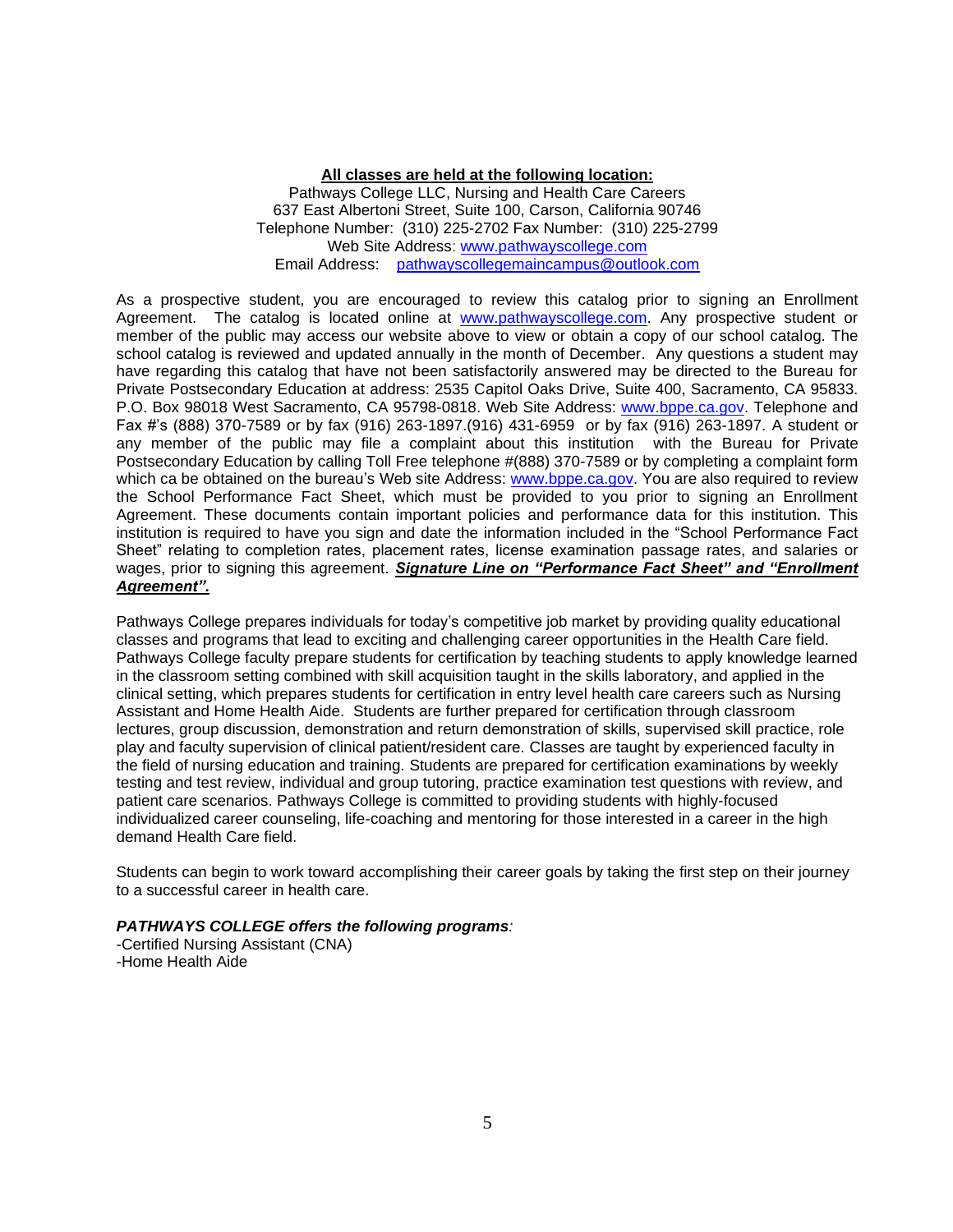#### **PATHWAYS COLLEGE PROGRAMS, FACILITIES, AND EQUIPMENT**

The Nursing Assistant Program includes classes in module format with a clinical component. Pathways College maintains a serene, traditional learning environment that fosters a climate for student success. The learning environment embraces diversity in culture and learning styles to support positive learning outcomes for students. We take pride in maintaining an attractive, efficient, safe, and supportive campus for students, staff, and visitors. The campus contains conventional setting classrooms with moveable tables and chairs, Computer Lab with five (5) student workstations with internet and printer access, Learning Resource Center/Library, Health Sciences Skills Learning Laboratory with life-like patient mannequins, Student Lounge, Administrative and Faculty Offices, and Staff Conference Room. Male and female restrooms are conveniently located in the main hallway of the building corridor. All Gender restrooms are located upstairs in the building and accessible by elevator or stairs.

In todays interconnected and technology driven world, Pathways College Classrooms are equipped with a TV Monitor, Video Projector, and DVD. Classes are taught by knowledgeable, experienced faculty who prepare students for certification examinations through a variety of teaching strategies including: lectures, group discussion, classroom discussion with feedback, CD ROMS, VHS videos, power point presentations, demonstration with return demonstration, role modeling, role-play, skill performance practice on life-like patient mannequins, case scenarios , and classroom written quizzes and tests, practice test questions, patient care scenarios and written examinations. The Nursing Assistant Course is 188 clock hours. Upon successful completion of Pathways programs students will be prepared to successfully pass the state competency examination before receiving state certification. This examination includes successful demonstration of skill performance and a passing score on the written portion of the examination.

Live Scan Fingerprint clearance and background check by the Department of Justice is required. Specific information about the criminal record review involved may be obtained from the Director of Student Services and is located in the Pre-Screening Conviction Requirements section of this catalog.

#### **ADMISSION REQUIREMENTS**

Admission requirements to Pathways College include:

- ✓ 16 years of age or older. Less than 18 years of age requires parent or guardian Consent Signature.
- ✓ Verification of High School Diploma or GED.
- ✓ Candidates without proof of a high school diploma or GED must successfully pass the Wonderlic entrance exam.
- ✓ Personal interview with Admissions Counselor includes review of student qualifications, review career fields, Pathways courses, classes and Pathways College information.
- ✓ Completion of Admission Packet
- ✓ Completion of Enrollment Agreement.
- ✓ Two forms of identification (California Driver's License or Identification Card or U.S. or Foreign Passport **And** Social Security Card.
- $\checkmark$  Valid CPR card (may be taken in NA course).
- ✓ Completion of financial arrangements.
- $\checkmark$  A complete physical examination. The form is in the Admission Packet. The form must be completed and signed, in all places indicated by your physician or certified Nurse Practitioner. A TB skin test (a positive TB skin test requires a clear chest x-ray report) and specified immunizations.
- $\checkmark$  Meet the pre-screening requirements listed (include finger print, background check through State mandated Live Scan method)
- ✓ The information is reviewed by the Admissions Committee and the applicant is notified of their admission status. Prospective students are required to show proof of completion of high school by providing a diploma, official transcripts, or GED certificate (if required for selected course of study).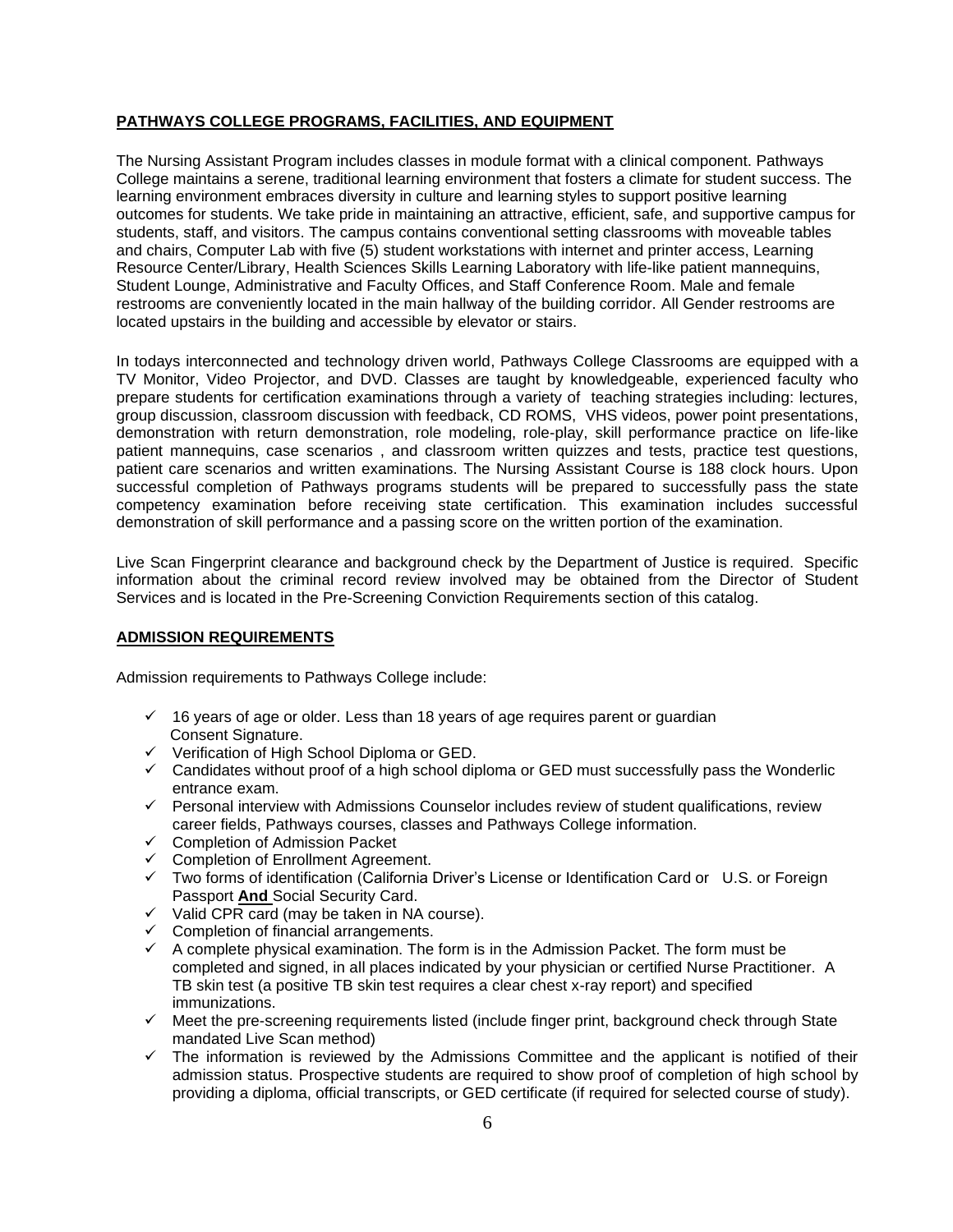$\checkmark$  Health requirements and completion of the Enrollment Agreement (includes financial arrangements) must be done prior to admission to Pathways College courses and programs.

#### **PRE-SCREENING CONVICTION REQUIREMENTS**

Before registering for a Nursing Assistant (NA) training program, applicants should be aware of the Penal Code Sections that result in automatic denial of their potential certification. Students must undergo criminal screening (background check), as mandated by the State of California, either prior to, or upon enrollment in the Nursing Assistant Program. A student may not sit for the State Certification Examination until cleared by the State. Nursing Assistant students cannot participate in the mandatory portion of training that requires direct contact with patients/residents in long-term (LTC) facilities until they have submitted an application and fingerprints through Live Scan method to the Aide and Technician Certification Section (ATCS) of the Department of Pubic Health, Licensing and Certification Program Professional Certification Branch. Because the applications for certification can be denied in the pre-screening process, Pathways College adheres to the ATCS recommendation that every individual applying for Nurse Assistant certification understand the health and conviction screening requirements before registering for training or requesting certification through reciprocity from out of state.

#### **HEALTH REQUIREMENTS**

Students enrolled in the Nurse Assistant program must be free from communicable diseases, infection, psychological disorder, and other conditions that would present a threat to, or negatively impact the well being of faculty, students or consumers, or would prevent the successful performance of the responsibilities and tasks required in the education and training programs of Pathways College. Any condition described above which is developed by the student after admission to the program, may be considered sufficient cause for suspension or termination from the program. The School Director may require a student to be examined by a licensed health care provider and to have laboratory tests, as needed, to determine physical and mental fitness. The School Director is authorized to require that records of any such examination be released to the Director. Such records may be used only to determine fitness for the program, and except for such use, the confidentiality of such records shall be maintained. Students accepted in the Nurse Assistant program will be admitted to the clinical component of their program only after all health requirements have been completed and results have been submitted to the college Student Services Office. These requirements are mandated by the affiliating facilities in order to protect patients/residents, students, visitors and staff of the facility. Health requirements are reviewed annually once the student is in the program to assure they are current. If the student fails to maintain health requirements he or she will not be able to participate in the clinical rotation. A pregnant or postpartum student may continue in, or return to the program at the discretion of the faculty and the student's physician. Periodic written physician's statements of physical fitness may be required for any student who has been recently seriously ill, chronically ill, or hospitalized.

Any student requiring special assistance for physical or other disability when taking the State Competency Certification Examination must contact the School Director or designee of Pathways College and the Department of Public Health, to make his or her needs known in writing prior to completion of the course.

## *Specific Health Requirements*

*Proof of the following:*

- *1.* Applicants must have a physical examination and provide a report prepared by a physician, physician's assistant, or nurse practitioner stating that applicant has no health condition that would create a hazard to her/him, fellow students, employees, patients/residents or visitors. The following report documentation must be received by the College prior to the first clinical day and must describe:
	- The applicants medical history and physical examination, and
	- The result of a purified protein derivative (PPD) intermediate strength Intradermal skin test for tuberculosis (TB), unless medically contraindicated. If a positive reaction is obtained, a chest x-ray shall be taken, unless medically contraindicated for CNA applicants may not have contact with patients/residents until they obtain a report that confirms there is no health hazard for any positive skin test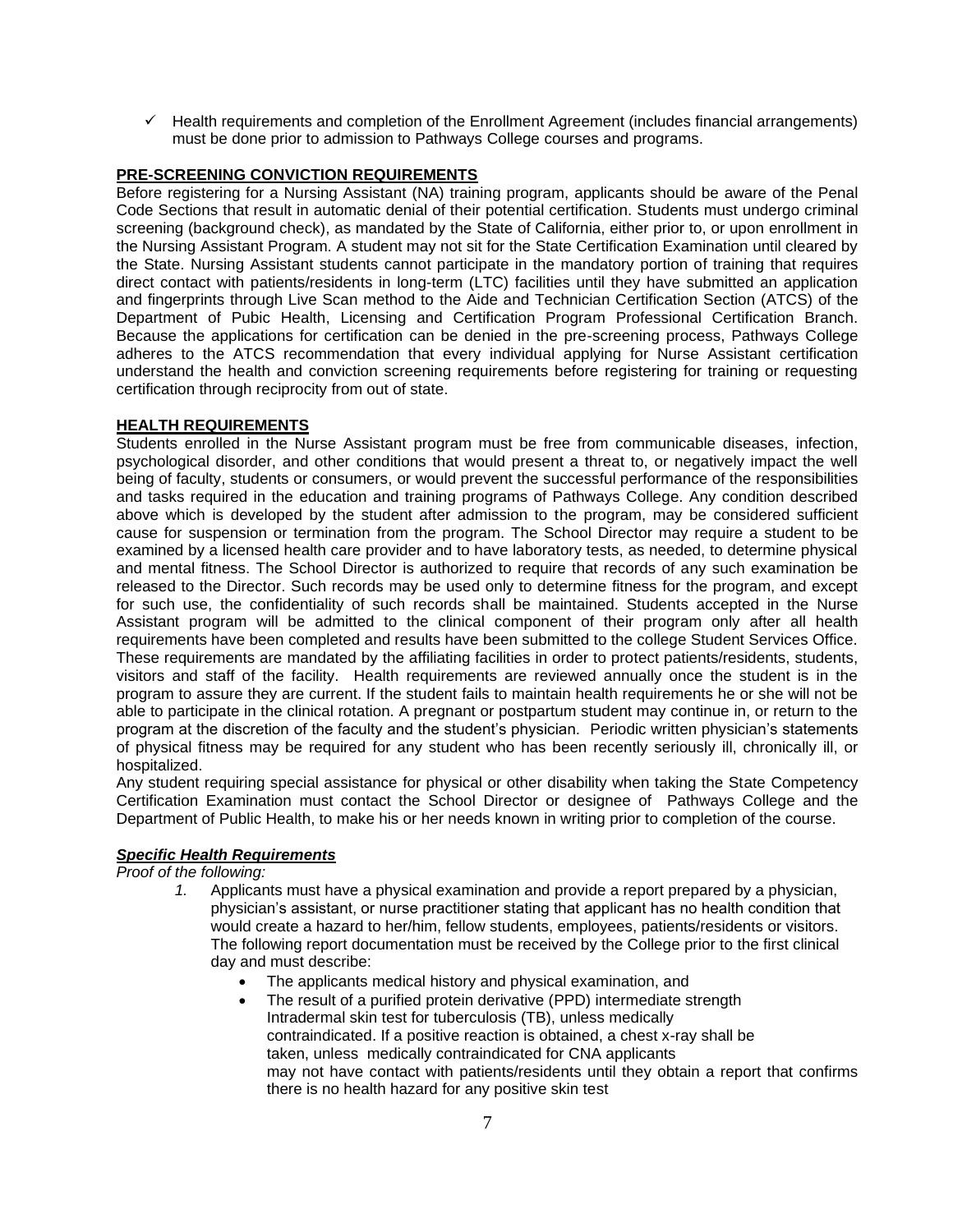(with or without a chest x-ray).

- Current physical examination, chest X-Ray if indicated, Note student Is responsible for the cost of examination and tests, the costs may may range from \$40.00 to \$60.00 depending on the provider.
- Submission of signed Waiver policy form if vaccinations refused or incomplete.
- Proof of Covid-19 immunization card to include booster, if applicable
- Negative Covid-19 Test 48-hrs prior to the start of the scheduled program.
- Requirements may change due to the policies of the Clinical sites.

#### **AMERICAN DISABILITY ACT (ADA)**

Pathways College is in compliance with the ADA. If a student requires reasonable disability accommodations for an ADA eligible program (Vocational or Academic) a written request stating specific needs should be submitted to the college at least 30 days prior to the beginning of class. Designated parking with easy access to the entrance and restrooms is available. Contact the college office at (310) 225-2702 for additional information.

#### **ATTENDANCE**

Successful completion of Pathways College career programs is dependent upon 100% student attendance. Students are expected to attend all theory classes and all clinical sessions for which he or she is enrolled. An absence of more than 2 hours, the first 3 days of the course or clinical orientation time will result in immediate dismissal from the program. Any absence due to illness or emergency requires an explanation by the student to the instructor. A student absent from class for emergency reasons must personally notify the instructor or college at least 2 hours prior to the absence occurring or he or she will be recorded as a **"NO CALL" "NO SHOW".** Supervised make-up will be provided by the instructor for only one excused absence (up to 8 hours) of a clinical day. Emergency absences may also require additional official documentation. Additional absences will result in being dropped from the program. Absences from class days "theory" cannot be made up during the program session. An incomplete (I) may be taken and made up in the following program session. Students have one year to return and complete the program without incurring additional costs. Students who do not adhere to this policy are subject to dismissal from the class or course.

#### *Dismissal from a class or course may occur according to the following policies:*

- 1. A student may be dismissed from the class or course for excessive absences.
	- Excessive absence occurs when the hours of class absence equal the number of hours the class or course meets per week regardless of the reason for the absence. For short- term classes in nursing, excessive absence may constitute being absent from more than one meeting. The student is responsible for checking with the Nursing Instructor of the specific class or course in which he or she is enrolled to obtain information missed during absence.
- 2. Tardiness is not accepted. Three tardies (late entrances) maybe considered the equivalent of one classroom absence. Students may be dropped from classes or courses if tardiness becomes problematic.
	- a. The student is responsible for the completion of all work assigned in class whether or not he or she is present. The instructor may allow
		- credit, or no credit for work which is completed and turned in late.
- 3. Students are expected to attend workshops, field trips and seminars related to their nursing education as part of their class requirements. at the discretion of the Nursing Faculty. Some facilities may require advanced preparation prior to student participating in the clinical area.
- 4. Students may be dismissed from the class for failing to attend any clinical agency mandated class.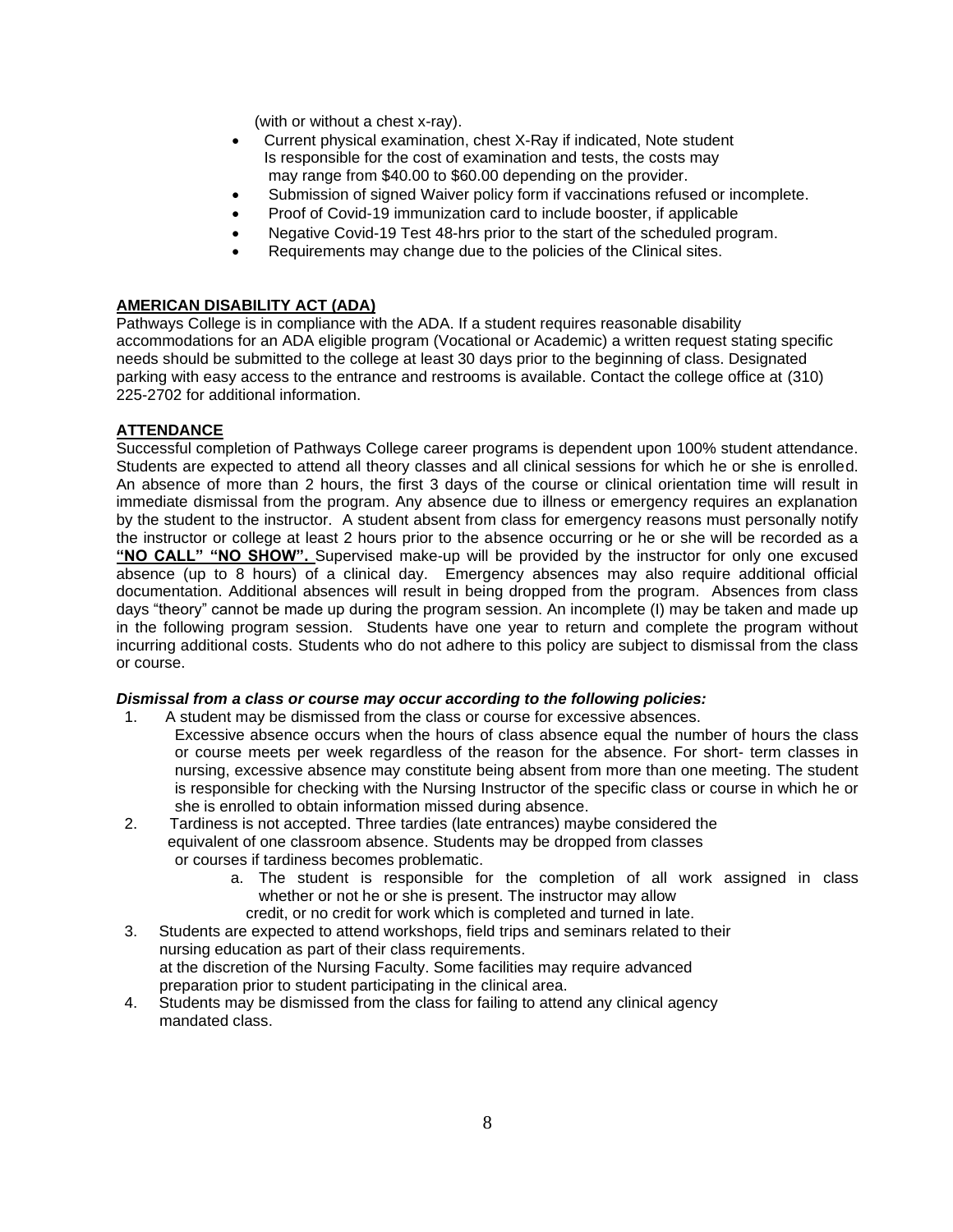#### **CLINICAL TRAINING**

The clinical portion (direct patient care in a healthcare facility) supervised by a Pathways College Instructor of the Nursing Assistant program begins immediately upon satisfactory completion of all required theory classes and on-campus lab sessions of the course. Students must complete a minimum of 111 hours of clinical externship to complete the program and qualify to apply to take the State Competency Certification Examination. Clinical externships are opportunities for students to demonstrate their clinical skills and demonstrate the attributes of a Nursing Assistant in a health care setting under actual work experience conditions. The clinical externship experience provides students with the training and experience they need to meet industry requirements and pass certifications.

All program and catalog requirements apply during the clinical externship, including dress code, name tags, code of conduct, and use of drugs and/or alcohol. Externships are scheduled by Pathways Faculty. During the clinical externship, the student is under the supervision of the Pathways Faculty Instructor, the training facility, in addition to the school. The Instructor to student ratio for the clinical externship is 1 instructor for each 15 students. Any absence that occurs during the clinical externship must be reported to the clinical site and the Pathways Clinical Instructor. Clinical externship times are from 7:00 AM to 3:30 PM on the same day of the week as the completed theory session for day programs .

Clinical externship must begin immediately following satisfactory completion of all theory and on-campus lab sessions. The following requirements must be met before a student is allowed to participate in the clinical externship:

- All health screening requirements completed, including, physical exam, lab tests, TB skin test, or copy of student's current chest x-ray, vaccinations (submission of signed copy of hepatitis waiver policy if vaccinations incomplete or refused). \*See health requirements section of Catalog.
- Completion and clearance of Pre-Screening conviction requirements including criminal background check and Finger-Printing through Live Scan Method.
- Valid CPR/BLS Card.
- Proof of Malpractice/Liability Insurance.
- Completion of any agency/facility required Self-Learning Modules or test, i.e. Infection Control, HIPPA, Fire & Safety, etc. if indicated.

#### .**During clinical externship students must adhere to the following rules and regulations:**

- 1. Pathways Faculty are responsible for assigning students to clinical externship sites. Students may not refuse a clinical externship. A student may not refuse a clinical site, clinical site, however, requests **may** be considered when making assignments.
- 2. During clinical externship students are expected to work the same hours as the regular employees. Break and lunch/dinner time is not included in your total externship hours..
- 3. Students are expected to attend every clinical session on time and sign in on the daily attendance sheet.
- 4. If a student is going to be late or absent, the student must notify the clinical externship Health Care Facility, and the Pathways College Nursing Instructor. There will be one (1) clinical externship make-up day to be arranged by the Instructor.
- 5. Students are expected to attend the clinical orientation day and all assigned conferences (pre and post) in the clinical externship.
- 6. Students must immediately notify their Instructor if any problems arise during externship; personality conflicts, illness, etc. **\*Note**: A student should never walk off (abandon) the clinical site for **ANY REASON** without first notifying the Pathways College Instructor.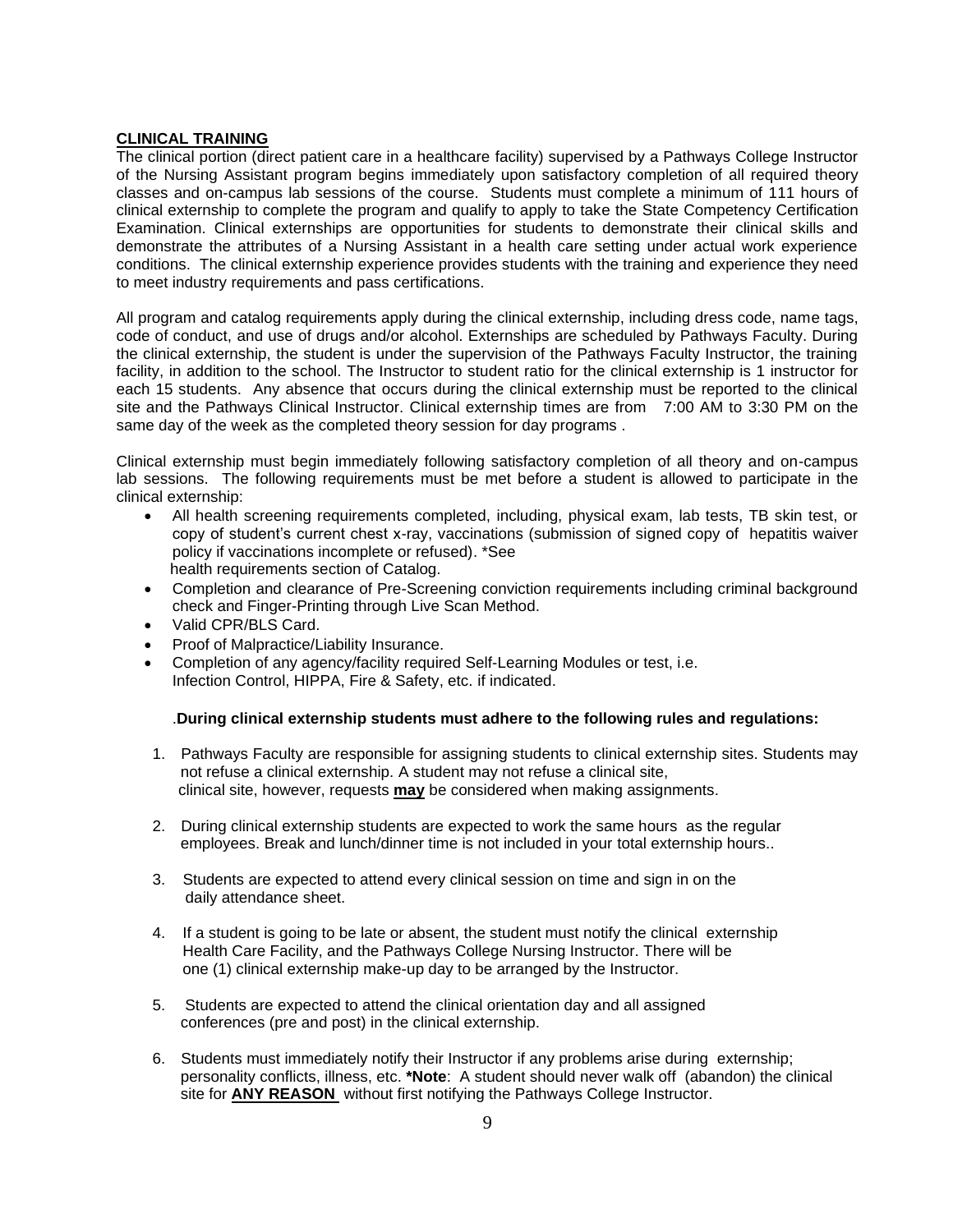- 7. Tuition payments must be current to continue in the program.
- 8. You must satisfactorily meet the Clinical Objectives on the Student Clinical Performance Evaluation Form. An unsatisfactory evaluation during your clinical externship may require an extension of your clinical externship period or a return to Pathways College for additional training or result in your termination from the program.
- 9. If a student is terminated from an externship site, the Pathways College school Director will evaluate the circumstances of the termination and a decision will be made regarding the status of the student. A student terminated in the clinical externship may be withdrawn from school at that time. If the student is allowed to continue in the clinical externship and is terminated from another externship site, the student will be withdrawn from school.

#### **CRITERIA FOR ASSESSING STUDENT PERFORMANCE DURING CLINICAL EXTERNSHIP**

Students will be assigned clinical externship immediately after the theory and lab portion of the program ends. Students must achieve passing scores in all theory classes, on-campus lab sessions, skills testing, quizzes and examinations prior to receiving a clinical externship assignment. During the clinical externship students must successfully meet the following clinical objectives as listed on the Clinical Performance Evaluation Form:

- 1. The student demonstrates skill in performing selected nursing procedures required to meet a patient's basic needs.
- 2. The student demonstrates skill in completing assigned patient care.
- 3. The student will work effectively with other nursing team members in order o provide optimum Patient care.
- 4. The student is able to report observations and the effects of his/her care given to the assigned patient.
- 5. The student will demonstrate basic communication skill in establishing rapport with the patient and in obtaining information from the patient.
- 6. The student will recognize that each patient is a unique individual with varying needs.
- 7. The student recognizes ethical and legal Implications of administering care.
- 8. The student assumes responsibility for his/her own professional image.

Students must adhere to the Student's Code of Conduct in the catalog and demonstrate satisfactory work habits. If the student is unable to demonstrate satisfactory skill performance and/or is unsafe in the clinical externship, the student will be required to return to Pathways College campus for additional training in the unsatisfactory areas. During the externship course, the student may be required to return to campus for weekly scheduled meetings with the Instructor to provide continued communication and feedback regarding the clinical externship experience. The clinical externship the clinical Instructor will provide frequent daily ongoing verbal communication and feedback regarding the student's progress in the clinical setting. The formal written Clinical Performance Evaluation occurs twice during the externship period, once at midpoint and again at the end of the externship period.

If a student's work habits are not satisfactory at the first midpoint evaluation, the Instructor will meet with the student and review the areas of weakness and outline a plan for improvement. If work performance is still unsatisfactory at the end of the externship period, the student may be required to serve an additional externship. A student may only repeat the clinical externship once. If the student fails on the second clinical externship the student will be dropped from the program. The Clinical Performance Evaluation Form will be used as a terminal evaluation of the student at midpoint and upon completion of the clinical externship. The guidelines for assessing the student's performance will be reviewed periodically with the student and appropriate marks are made on the Clinical Performance Evaluation Form grid identifying areas of strength (+) or weakness (-) related to the guidelines. Based on that information each objective will be identified as having been met in a "satisfactory" manner, or "unsatisfactory" manner. Unsatisfactory grades will be accompanied with Instructor documentation evidence.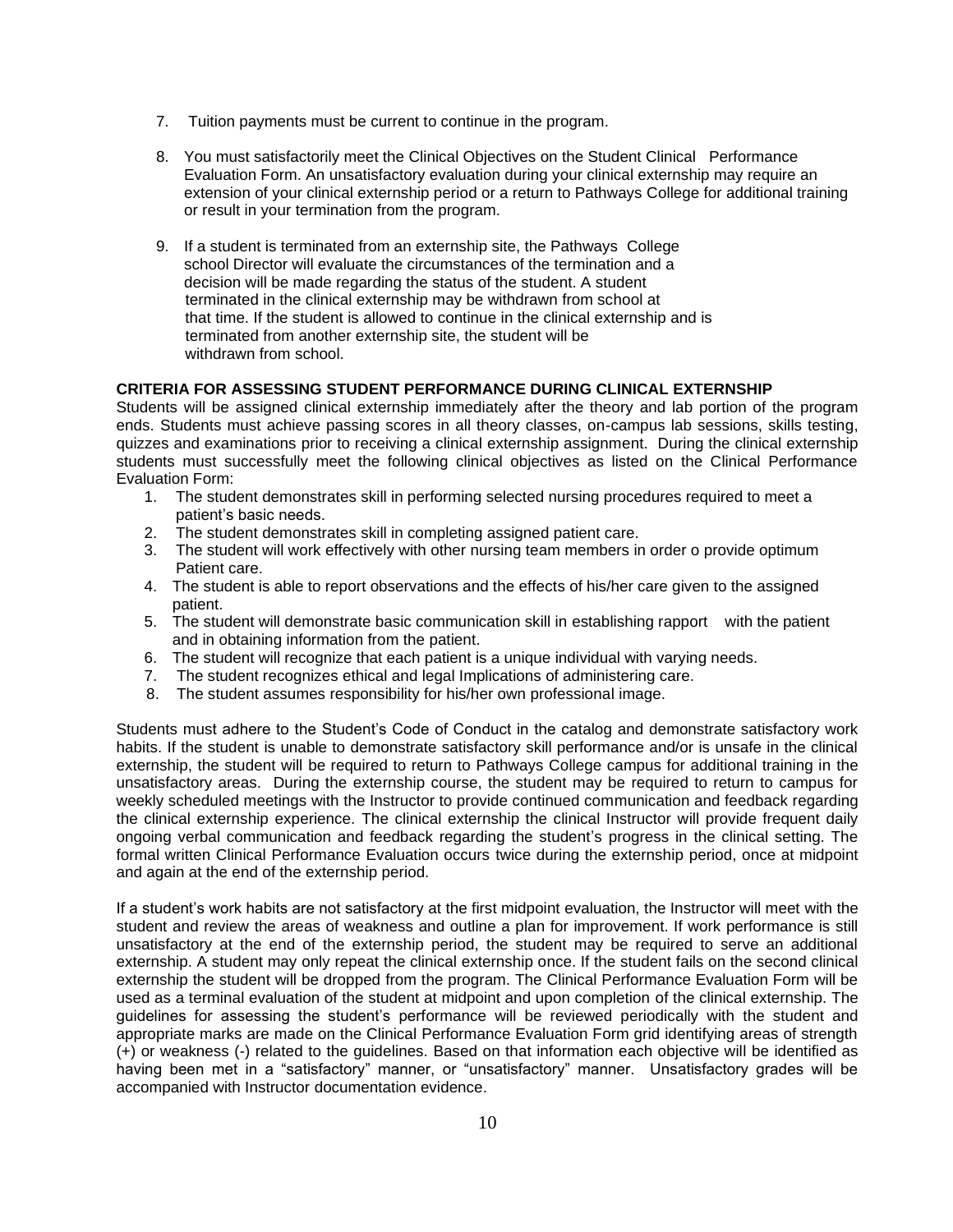#### **ALL CLINICAL EXTERNSHIP OBJECTIVES MUST BE MET IN A SATISFACTORY MANNER** for

successful completion of the course .**Note: Specific guidelines for assessing the student's abilities are listed under each objective on the Clinical Performance Evaluation Form.** 

#### **ABSENCE/MAKE-UP POLICY**

To qualify for State Certification as a Nursing Assistant, the student must attend a minimum of 50 hours of theory (classroom) and 104 hours of supervised clinical training in a nursing facility. A strict mandatory daily attendance record is maintained.

- 1. Attendance is recorded and maintained daily.
- 2. Tardiness will be noted on the attendance record.

Students must contact the Nursing Instructor if absent and determine an appropriate plan for possible make-up.

**Theory Objectives**: The determination that theory remediation is necessary shall be based on the student's failure to meet theory objectives and the make-up assignments shall be directed to the objectives missed.

A. Procedure:

- 1. The Student and Instructor will plan a course of remediation of the content area missed. .
- 2. The Instructor will set a timeline to meet the missed objective.
- 3. The plan shall be written and signed and dated by the Student and
- Instructor.
- B. Methods:
	- 1. The Student and the Instructor will meet, at the discretion of the Instructor, to make-up the content area by utilizing the same teaching strategies and methods missed (includes lecture and any audio-visual aids used with the Instructor present).

**Clinical Objectives**: The determination that clinical remediation is necessary shall be based on the student's failure to meet clinical objectives. The make-up assignments shall be directed to the objectives missed.

- A. Procedure:
	- 1. The Student and Instructor will plan a course of remediation.
	- 2. The Instructor will set a timeline to meet the missed objective.
	- 3. The plan shall be written and signed and dated by the Student and Instructor.
- B. Methods:
	- 1. Complete additional time in the clinical area and demonstrate skill competency or procedures missed during the clinical absence.

## **LEAVE OF ABSENCE**

Due to well-defined structured time frames with concentrated theory and clinical components in the Nursing Assistant program, Leave of Absence (LOA) is not an option. If an unforeseen emergency situation arises which prevents the student from continuing in an enrolled class or course the student must meet with the Instructor and the School Director to review and evaluate the student's options for being a granted an emergency LOA and completing the course at a later date. **If a student requires a Leave Of Absence, he or she must request the LOA in writing. This decision is made by the School Director/designee,** Instructor, and the Director of Student Services. **If a LOA is granted, the student will receive a grade of "L". The student may return to Pathways College (if all the original conditions of enrollment are met) without re-registering within 6 months of the first day of the LOA).**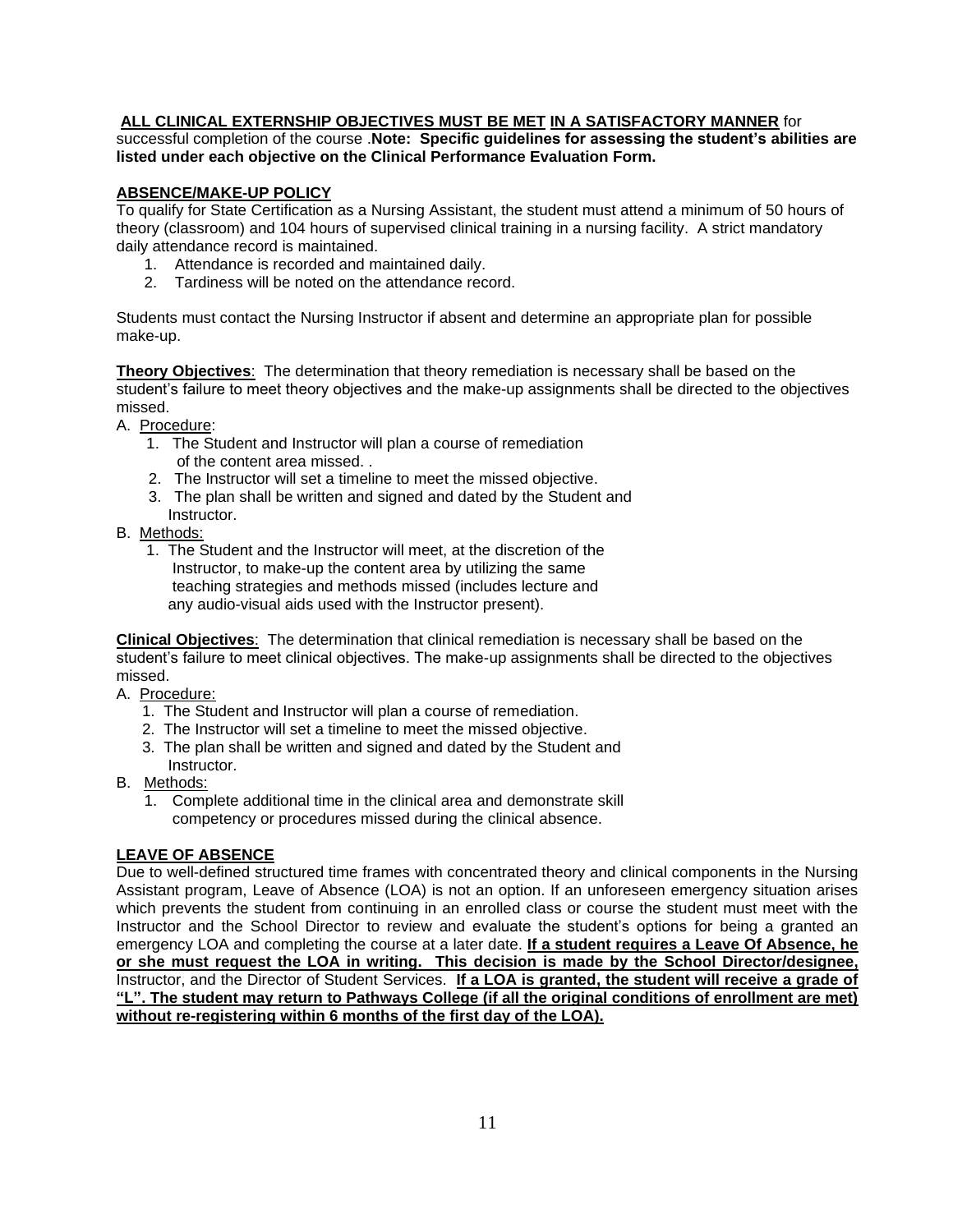#### **DROP- OUT/WITHDRAWAL**

Pathways faculty will make every effort to assist students to achieve their educational and career goals. If circumstances arise that require a student to drop out or withdraw from a class or program, this action is considered discontinuing course work and withdrawal from Pathways College. A student who drops out or withdraws from class work during the **first five days will not have that course work on their academic** record. If a student drops out or withdraws after the first five days of class work, a letter grade of "W" will be recorded on their academic record. Students may be re-admitted at a later date provided all admission requirements are met. All class work with a letter grade of "W" must be repeated.

#### **GRADING STANDARDS**

Pathways College grades quizzes, exams and classes on an "A, B, C, D, and F" system. In the Skills Laboratory setting skill acquisition and simulation scenarios are graded on a Pass/ Fail (P/F) format. Satisfactory/Unsatisfactory is the evaluation method used in the clinical setting. Satisfactory/Unsatisfactory ratings are determined using the criteria outlined on the Weekly Clinical Evaluation Form completed by the student and class instructor. The student must be performing at a satisfactory level in the clinical setting. In each clinical setting there is a midway and a final evaluation of student performance.

#### **To successfully pass the Nursing Assistant course students must:**

- 1. Participate in all class and clinical sessions.
- 2. Satisfactorily complete required clinical hours and skills.
- 3. Successfully complete and maintain minimum overall 75% grade in theory.
- 4. Successfully pass all clinical skills.
- 5. Make-up any missed days as designated by the clinical instructor

The course completion certificate issued by Pathways College allows students to apply for and sit for the State Competency Examination. Students will be required to apply for and pass the State Competency Examination, before receiving certification upon successful completion of the appropriate examination. After successful completion of the State Examination, the graduate may work as a Certified Nurse Assistant and/or Certified Home Health Aide as defined by State and Federal Law.

#### **GRADING SCALE**

- A is equal to a score of 90-100%
- B is equal to score of 81-89%<br>C is equal to a score of 75-80°
- is equal to a score of 75-80%
- D is equal to a score of 65-74%
- F is equal to a score of 0-64%

Students may earn a temporary grade of Incomplete "I" for a grading period for missed tests and/or assignments not turned in to the instructor that were due within the last five (5) days of the end of the grading period.

An Incomplete "I" grade is given when standards for attendance in class (theory) and/or clinical are not met. This situation usually occurs when unforeseeable, emergency, justifiable reasons occur. The condition for removal of the "I" shall be stated by the instructor in the students' academic record file. This record shall contain written conditions for removal of the "I", with a copy given to the student until the "I" is made up or the time limit has passed. An incomplete "I" grade is not calculated in the student's grade point average and no hours are credited.

A letter grade of "W" is given when a student withdraws from class work after the first five days of class work. All class work with a letter grade of "W" must be repeated. Grades of "W" are not calculated in the overall cumulative grade point average.

Grades shall be averaged on the basis of percentage scores.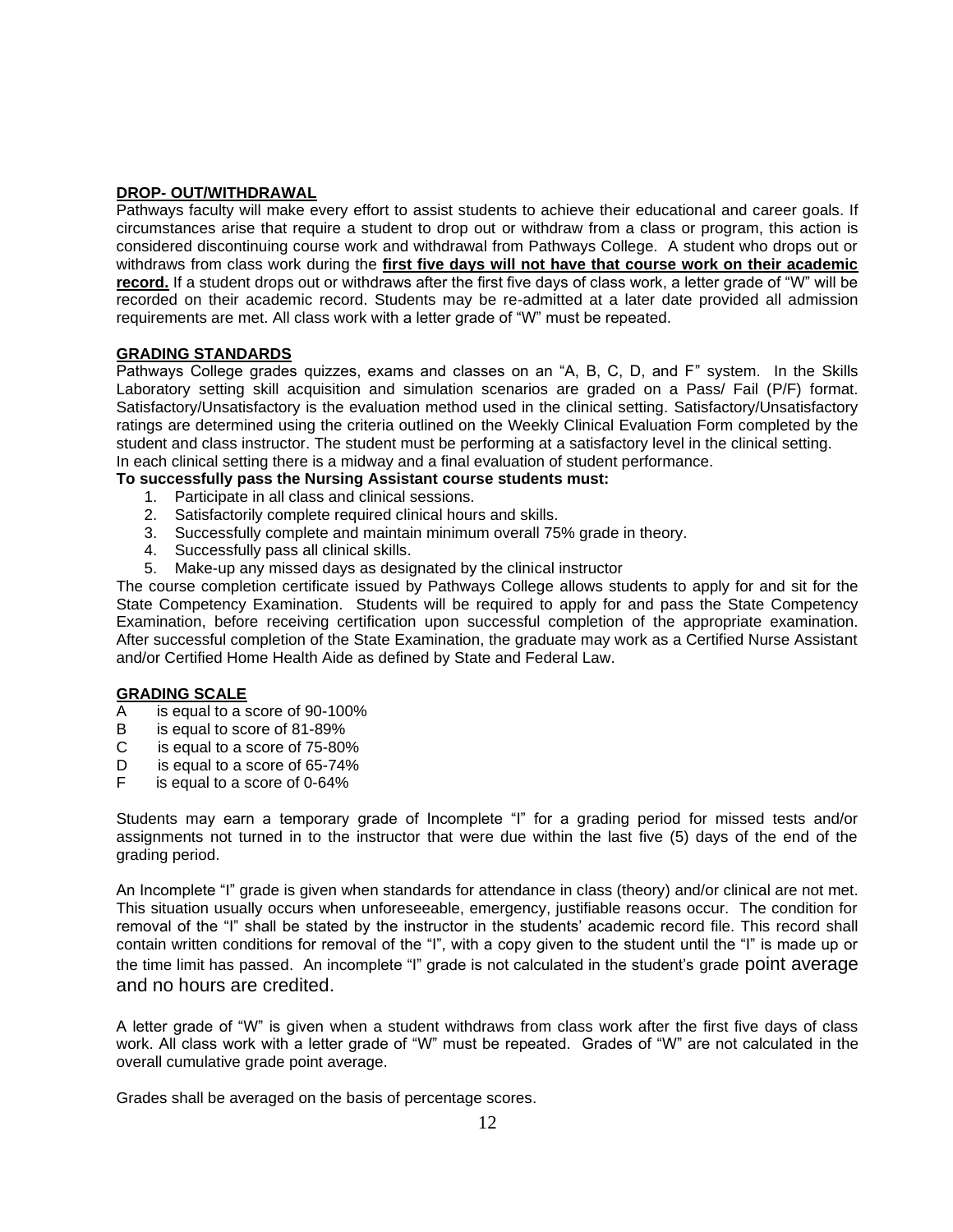**Students must maintain an overall average of 75% to successfully complete a program.**

#### **SCHOLASTIC REGULATIONS and STUDENT ACHIEVEMENT**

Students must maintain a 75% average or higher for successful completion of all Pathways College classes and courses. In order to progress through the curriculum, theory test scores must average 75% or higher. Students are required to take all scheduled theory tests and examinations. Make-up exams will be allowed for special conditions with format and scheduling at the discretion of the course instructor. Students will not be allowed to progress to clinical if overall theory grade percentage is less than 75%. Students are expected to act in an ethical manner in taking tests as well as reporting any cheating witnessed by others to the instructor or School Director. Reporting will be kept anonymous at the student's request. Any dishonesty, such as cheating or knowingly furnishing false information is subject to disciplinary action. Students are expected to adhere to any individual instructor's requests before and during test taking including:

- a. No caps or hats to be worn
- b. No eating in classrooms
- c. All visible tattoos must be covered by long sleeve white t-shirt underneath scrubs.

#### **ACADEMIC PROGRESS**

If an instructor determines that a student is having difficulty with a portion of the course, (i.e. not maintaining overall 75% average, or not maintaining an adequate rate of progress toward successful completion of their course), the instructor may counsel the student to determine the source of the difficulty. The instructor will work with the student in an effort to resolve the difficulty. The instructor will document all counseling sessions with the student on the Student Counseling form (to be signed and dated by instructor and student). The student receives the original form with signatures and a copy is placed in the student academic record.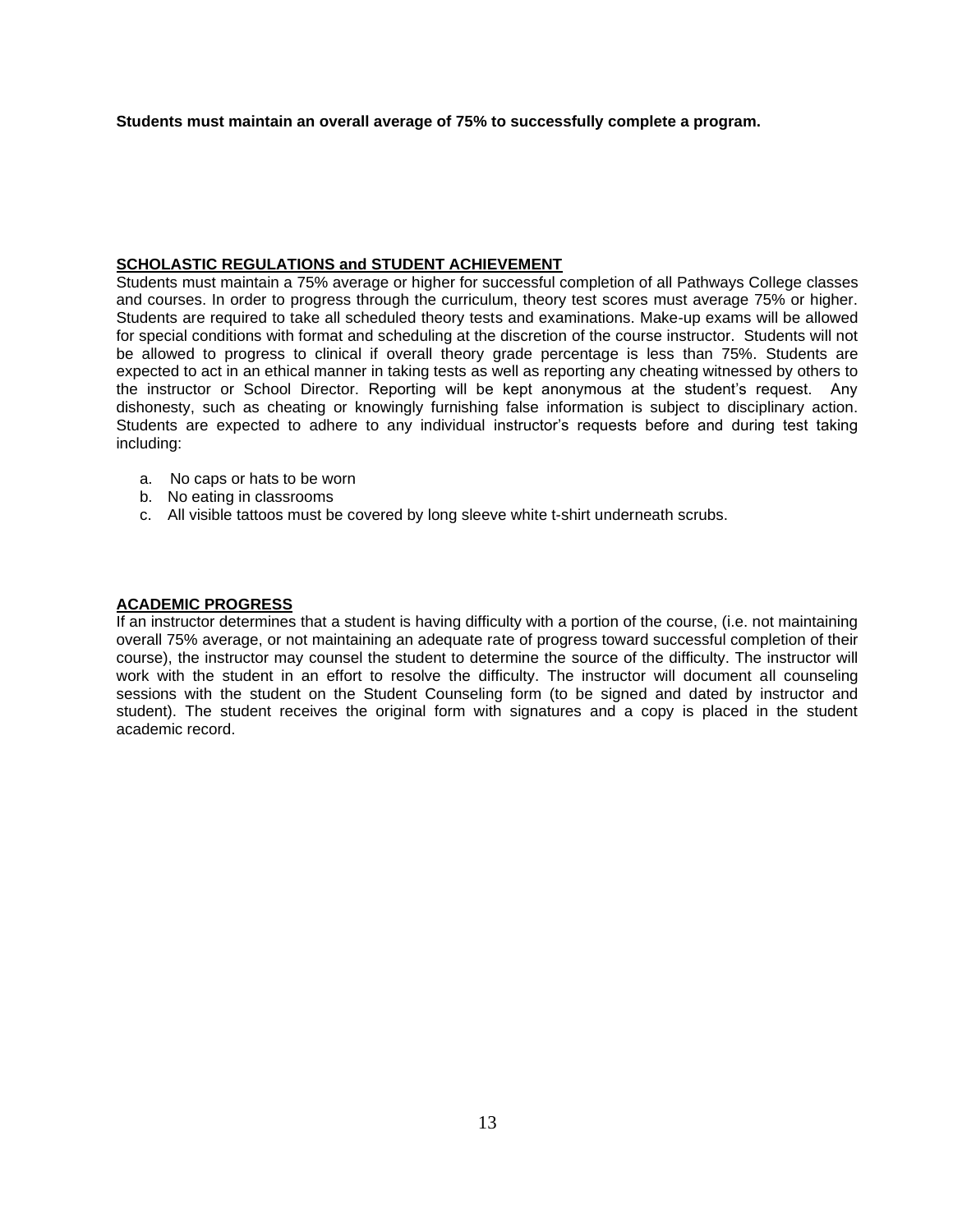#### **PATHWAYS COLLEGE, LLC**

#### **TOTAL FEES, CHARGES, AND EXPENSES NURSING ASSISTANT TOTAL NUMBER OF CLOCK HOURS: 188**

|                                                                       | 1. Tuition Fee {School}                                                    | \$2657.00 |  |
|-----------------------------------------------------------------------|----------------------------------------------------------------------------|-----------|--|
|                                                                       | 2. Registration Fee {School} (Non-refundable)                              | \$75.00   |  |
|                                                                       | 3. Textbooks (textbook, materials, handouts) (Non-refundable)              | \$120.00  |  |
| 4.                                                                    | Student Tuition Recovery Funds (STRF) fee {BPPE} (Non-refundable)          | \$0.00    |  |
| 5.                                                                    | CPR/BLS Class and Certification {CPR Instructor}                           | \$65.00   |  |
| 6.                                                                    | Live Scan                                                                  | \$60.00   |  |
|                                                                       | 7. Uniforms, & name badge & Nursing Shoes {Uniform Store} (Non-refundable) | \$135.00  |  |
|                                                                       | 8. Physical Examination                                                    | \$60.00   |  |
| 9.                                                                    | State Competency Examination Fee {Examination Vendor}                      | \$100.00  |  |
|                                                                       | <b>TOTAL FEES</b>                                                          | *3272.00  |  |
| *SCHEDULE OF TOTAL CHARGES FOR A PERIOD OF ATTENDANCE AND SCHEDULE OF |                                                                            |           |  |
| TOTAL CHARGES FOR THE ENTIRE EDUCATIONAL PROGRAM:                     |                                                                            | \$3272.00 |  |

**NON-REFUNDABLE FEES: Registration, physical examination, mal-practice insurance, uniform & name badge, nursing shoes, STRF fee, and State Competency Examination fee. REFUNDABLE FEES: Textbooks (based on their fair market value and the conditions of the items returned to the school). PLEASE READ TUITION REFUND TABLE for tuition refund calculations in the Enrollment Agreement).** 

> Cash, Cashier's Check or Money Orders are accepted for payment. **Personal checks are not accepted.** Financial assistance in the form of payment plans are available to assist the student. If a payment plan is selected for payment of tuition for courses enrolled in, it is expected that students will make payments as agreed upon in a timely manner. **If the student obtains a loan to pay for their educational program, it is the responsibility of the student for repayment of the full amount of the loan plus interest, less the amount of any refund due (if applicable). If the student receives federal student financial aid funds, the schedule**

 **Student is entitled to a refund of the moneys not paid from federal financial aid funds.** 

Schedule of payments are stipulated on the Enrollment Agreement. Failure to meet the financial contractual obligations agreed upon at the time of enrollment will result in collection attempts by Pathway College or its agents to the extent permitted by law. Adverse as well as prompt payment may be reflected on the students credit profile and affect future loans the student may apply for. Pathways College does not participate in federal and state financial aid programs. Pathways College does not have a pending petition for bankruptcy, is not operating as a debtor in possession, has not filed a petition for bankruptcy nor has had a petition in bankruptcy filed against Pathways College within the preceding five years that resulted in reorganization under Chapter 11 of the United States Bankruptcy Code (11 U.S.C. Sec. 1101 et. seq.). 94909(a) (12)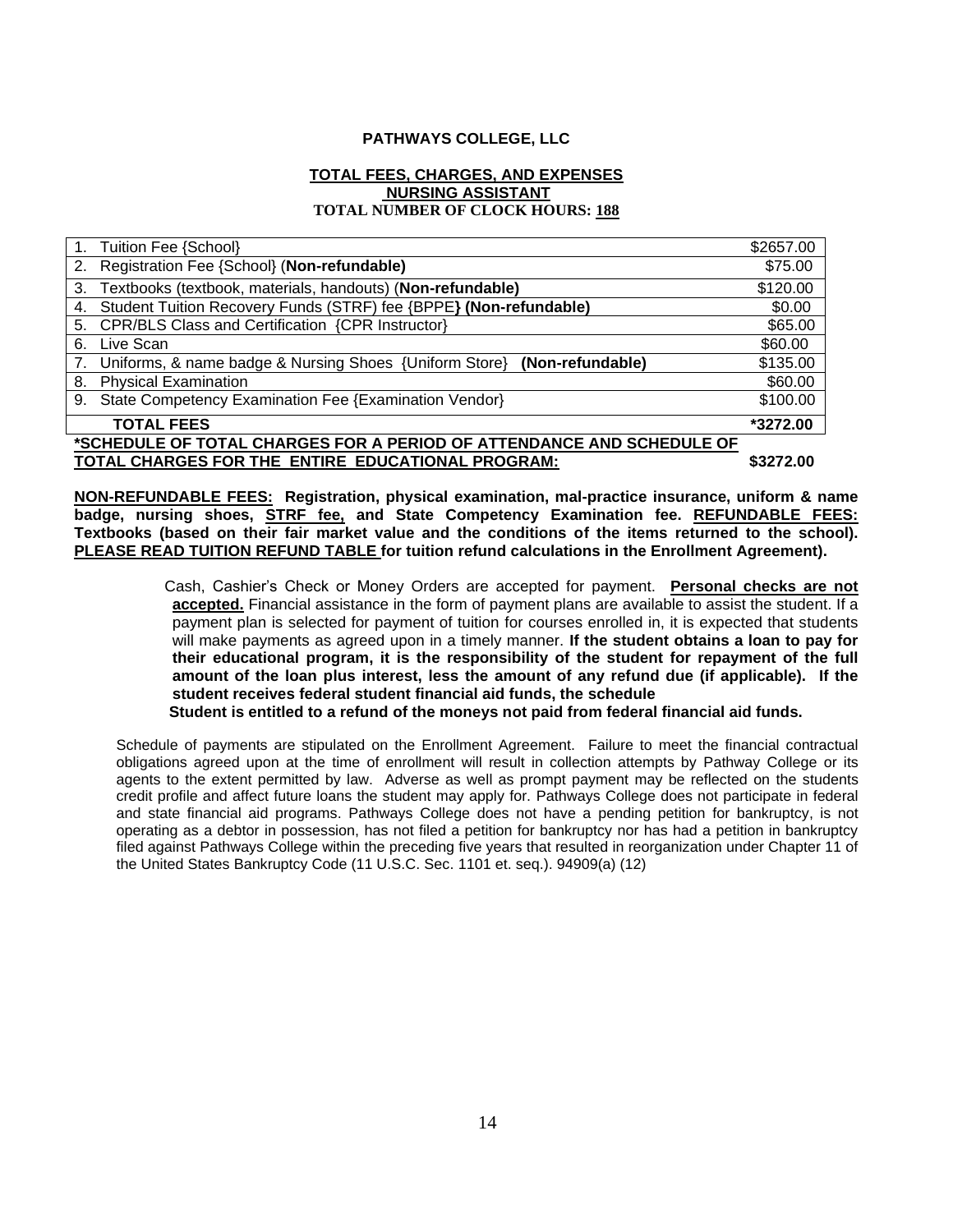#### **PATHWAYS COLLEGE, LLC**

#### **TOTAL FEES, CHARGES, AND EXPENSES HOME HEALTH AIDE TOTAL NUMBER OF CLOCK HOURS: 40**

| 1. Registration Fee {School}                                                | \$75.00   |  |
|-----------------------------------------------------------------------------|-----------|--|
| 2. Tuition {School}                                                         | \$460.00  |  |
| 3. Textbook & Materials {School}                                            | \$65.00   |  |
| 4, Student Tuition Recovery Fund (STRF) Fee {BPPE}                          | \$0.00    |  |
| Paid to {                                                                   | $*600.00$ |  |
| *SCHEDULE OF TOTAL CHARGES FOR A PERIOD OF ATTENDANCE AND SCHEDULE OF TOTAL |           |  |
| <b>CHARGES FOR THE ENTIRE EDUCATIONAL PROGRAM: *\$600.00</b>                |           |  |

#### **NON-REFUNDABLE FEES: Registration and STRF fee.**

**REFUNDABLE FEES: Text book and material (s) refunds will be based on their fair market value and based on the condition of the items returned to the school. PLEASE READ TUITION REFUND TABLE for tuition refund calculations (Enrollment Agreement). TOTAL CHARGES DUE ON ENROLLMENT ARE: \$370.00 (includes \$75.00 non-refundable registration \$65.00 for textbook & course material (s) and \$ 230.00 for one half of tuition). The remaining tuition balance is due on the third day of the course. Please note, Certificates of Completion will not be issued if tuition balance is not paid in full prior to the course end date. United States Department of Labor's Standard Occupational Classification code for Home Health Aide is 31-1011.**

Cash, Cashier's Check or Money Orders are accepted for payment. Personal checks are not accepted. Financial assistance in the form of payment plans are available to assist the student. If a payment plan is selected for payment of tuition for courses enrolled in, it is expected that student's will make payments as agreed upon in a timely manner. If the student obtains a loan to pay for their educational program, it is the responsibility of the student for repayment of the full amount of the loan plus interest, less the amount of any refund due (if applicable**). If the student receives federal financial aid funds, the student is entitled to a refund of moneys not paid from federal financial aid funds.**

Schedule of payments are stipulated on the Enrollment Agreement. Failure to meet the financial contractual obligations agreed upon at the time of enrollment will result in collection attempts by Pathways College or its agents to the extent permitted by the law. Adverse as well as prompt payment may be reflected on the students credit profile and affect future loans the student may apply for.

Pathways College does not participate in federal and state financial aid programs. Pathways College does not have a pending petition for bankruptcy nor has had a petition in bankruptcy filed against Pathways College within the preceding five years that resulted in reorganization under Chapter 11 of the United States Bankruptcy Code (11 U.S.C. Sec. 1101 et. Seq.). 94909(a) (12)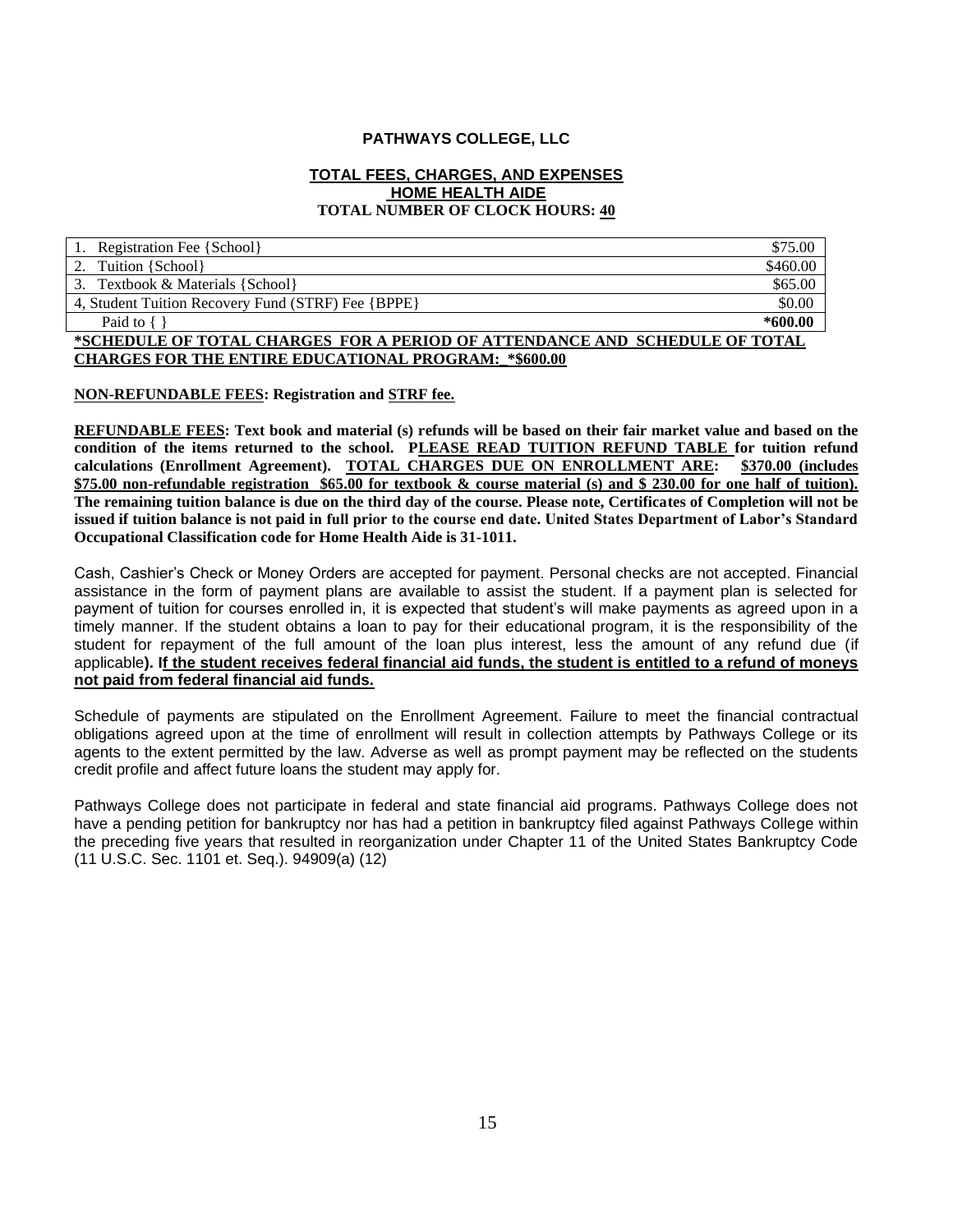#### **CANCELLATION, WITHDRAWAL, AND REFUND POLICY**

It is recommended that you choose your classes/program carefully in consultation with a Pathways College Advisor. Should the student be terminated or cancel for any reason, all refunds will be made according to the following refund policy:

- 1. Cancellation must be made in writing, either in person or by mail to the School address. Students do not have the right to cancel by just telephoning the School or by not coming to class.
- 2. A Withdrawal may be initiated by the student's written notice, or by the students conduct, including, but not necessarily limited to, a students lack of attendance.
- 3. Student's have the right to cancel their course of study through attendance at the first class session until the  $7<sup>th</sup>$  business day after the first class attended, whichever is later..
- 4. Student's may cancel the contract for School without any penalty or obligation by the specified date on the Notice of Cancellation Form.
- 5. If student's cancel, any payment made and any negotiable instrument signed by the student shall be returned to the student within forty-five (45) days following the School's receipt of your cancellation notice.
- 6. If the School has given the student any equipment, the student must return the equipment within thirty (30) days of the signed cancellation notice. If the student does not return the equipment within the 45 day period, the school may keep an amount out of what the student paid that equals the cost of the equipment. The total amount charged for each item of equipment shall be stated separately. The amount charged for each item of equipment shall not exceed the equipment's fair market value. The institution shall have the burden of proof to establish the equipment's fair market value. The school is required to refund any amount over that as provided above, and the student may keep the equipment.
- 7. Tuition/Fees are refunded according to the Refund Table located on page 4 of nursing assistant and home health aide enrollment agreements.
- 8. Every student enrolled must possess his/her own books. Refunds for textbooks will be based on their fair market value and based on the condition of the textbooks returned to the school.

## **STUDENT TUITION RECOVERY FUND**

"You must pay the state-imposed assessment for the Student Tuition Recovery Fund (STRF) if all of the following applies to you:"

- 1. You are a student in an educational program, who is a California resident or enrolled in a residency program, and prepay all or part of your tuition either by cash, guaranteed student loans, or personal loans, and
- 2. Your total charges are not paid by any third-party payer such as an employer, government program or other payer unless you have a separate agreement to repay the third party. You are not eligible for protection from the STRF and you are not required to pay the STRF assessment, if either of the following applies:
	- 1. You are not a California resident, or are not enrolled in a residency program or
	- 2. Your total charges are paid by a third party, such as an employer, government program or other payer, and you have no separate agreement to repay the third party."

"The State of California created the Student Tuition Recovery Fund (STRF) to relieve or

Mitigate economic losses suffered by students in educational programs who are California residents, or are enrolled in a residency programs attending certain schools regulated by the Bureau for Private Postsecondary and Vocational Education.

You may be eligible for STRF if you are California resident or are enrolled in a residency program, prepaid tuition, paid the STRF assessment, and suffered an economic loss as a result of the following:

- 1. The school closed before the course of instruction was completed.
- 2. The school's failure to pay refunds or charges on behalf of a student to a third party for license fees or any other purpose, or to provide equipment or materials for which a charge was collected within 180 days before closure of the school.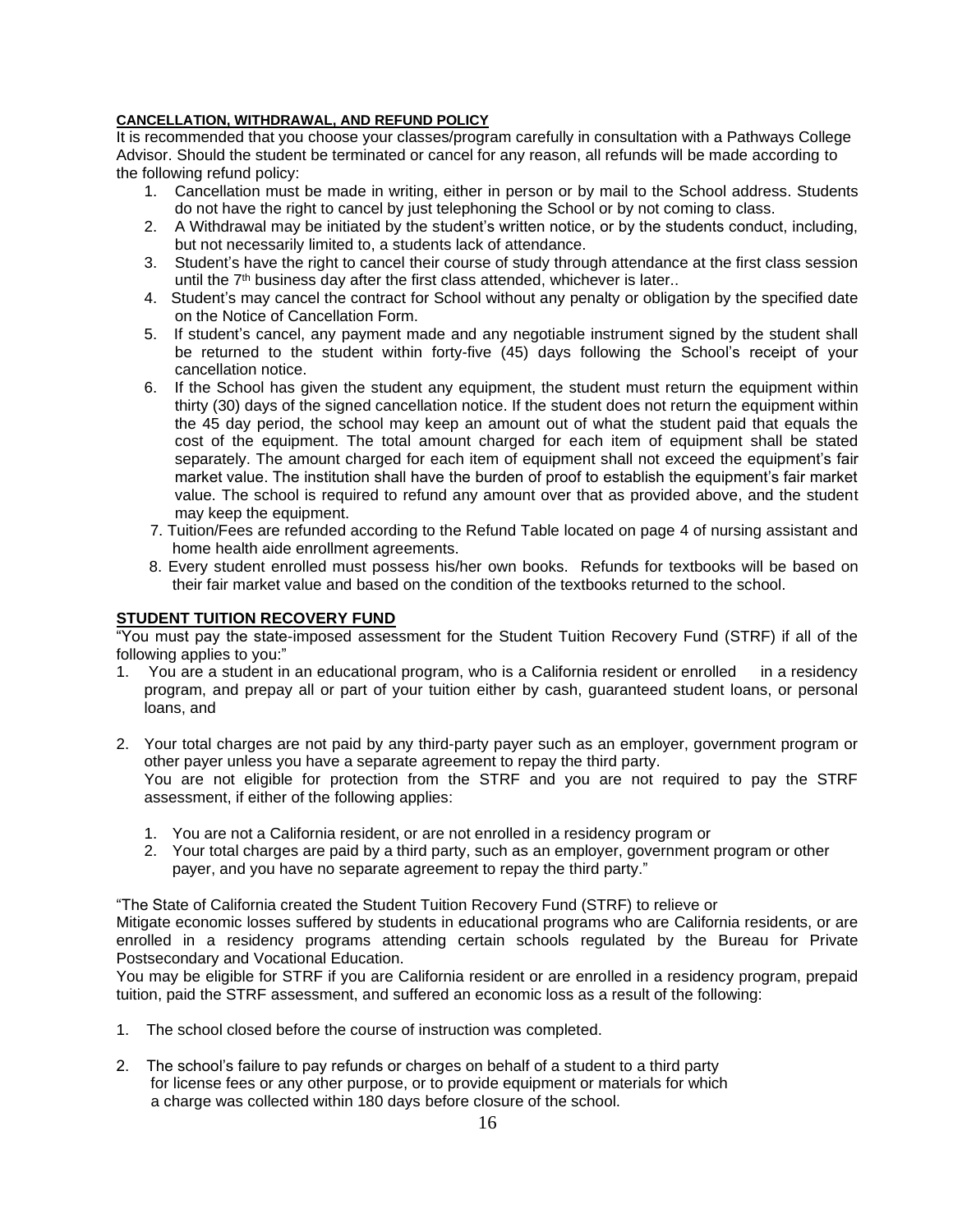- 3. The school's failure to pay or reimburse loan proceeds under a federally guaranteed student loan program as required by law or to pay or reimburse proceeds received by the school prior to closure in excess of tuition and other costs.
- 4. There was a material failure to comply with the Act or this Division within 30 days before the school closed or, if the material failure began earlier than 30 days prior to closure, the period determined by the Bureau.
- 5. An inability after diligent efforts to prosecute, prove, and collect on a judgment against the institution for a violation of the Act." However, no claim can be paid to any student without a social security number or a taxpayer identification number.

#### **ALL TUITION RECOVERY FUND FEE (STRF) ARE NON-REFUNDABLE.**

It is important that you keep copies of the Enrollment Agreement, Financial Aid Papers (if applicable) Receipts or any other information that documents the monies paid to the school. Questions regarding the STRF may be directed to:

#### **Bureau for Private Postsecondary Education Physical Address: 2535 Capitol Oaks Drive, Suite 400, Sacramento, CA 95833 Mailing Address: P.O. Box 980818, West Sacramento, CA. 95798-0818 Phone Number: (916) 431-6959 Toll Free: (888) 370-7589 Fax Number: (916) 263-1897 Web Site Address: www.bppe@ca.gov**

#### **PROGRAM CANCELLATION POLICY**

Pathways College reserves the right to cancel any class or course which the enrollment and attendance is not sufficient to warrant continuation, and to change class hours or days as necessity demands. Students will receive adequate notice prior to any program change or cancellation.

#### **"NOTICE CONCERNING TRANSFERABILITY OF CREDITS AND CREDENTIALS EARNED AT OUR INSTITUTION**

"The transferability of the certificate (s) you earn at Pathways College is at the complete discretion of an institution to which you may seek to transfer. Acceptance of the certificate you earn in the educational program is also at the complete discretion of the institution to which you seek to transfer. If the certificates that you earn at this institution are not accepted at the institution to which you seek to transfer, you may be required to repeat some or all of your coursework at that institution. For this reason you should make certain that your attendance at this institution will meet your educational goals. This may include contacting an institution to which you may seek to transfer after attending Pathways College to determine if your certificate will transfer."

#### **ACCEPTANCE OF CREDITS, UNITS, DEGREES OR CERTIFICATES EARNED AT OTHER INSTITUTIONS**

Pathways College does not accept credits., units, degrees or certificates earned at other institutions. Challenge examinations and other achievement tests are not accepted toward courses provided at Pathways College. There are no transfer articulation agreements between Pathways College and any other institution at this time. Pathways College is not accredited.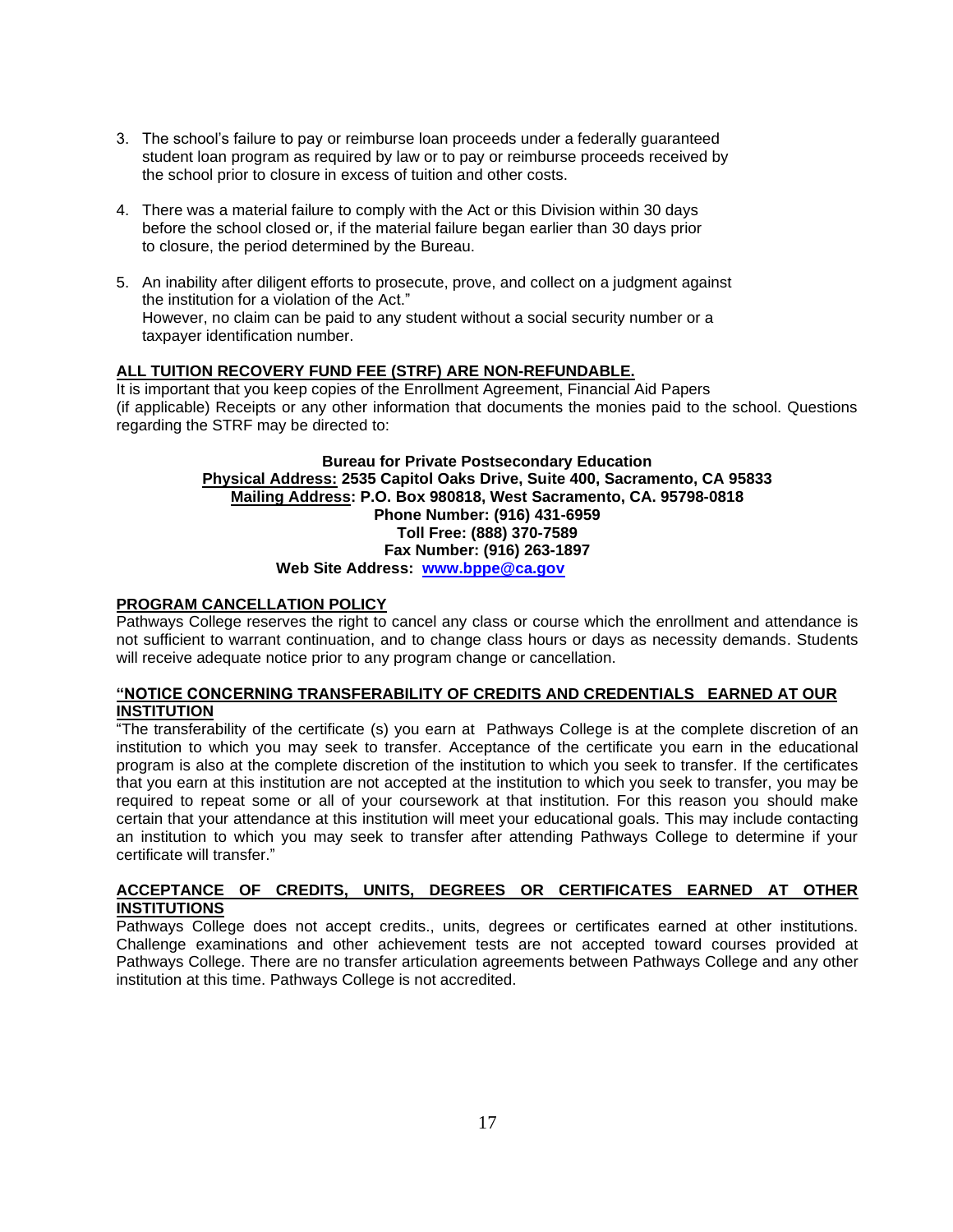#### **EXPERIENTIAL CREDIT**

Credit for prior experiential learning is not awarded by this institution.

#### **DISTANCE EDUCATION**

Pathways College does not offer distance education.

#### **GRADUATION REQUIREMENTS**

Graduation requirements are met when students complete classes or programs with 75% or higher, complete all required assignments and exams, successfully pass all skills and adhere to attendance, tardiness and student conduct standards. In addition, conferring of graduation certificates symbolize a successful attempt by Pathway College Faculty to lead students through patterns of learning experiences designed to provide students with competent knowledge and skills to prepare them for successful health care careers. Computer Lab is adjacent to the Learning Resource Center/Library and is equipped with five (5) student computers with internet and printer capability.

#### **SEXUAL HARRASSMENT**

It is the policy of Pathways College to provide an educational, employment and business environment free of unwelcome sexual advances, requests for sexual favors, and other verbal or physical conduct or communications constituting sexual harassment, as defined and otherwise prohibited by state and federal statues. Within the educational environment, sexual harassment is prohibited between students, between employees and students, and between non-students and students. Within the work environment, sexual harassment is prohibited between supervisors and employees, between employees, and between nonemployees and employees. Students, faculty and staff are urged to immediately report incidents of sexual harassment to the instructor and/or director.

#### **ALCOHOL/DRUG FREE POLICY**

In accordance with Section 22 of the Drug-Free Schools and Communities Act of 1989, Pathways College strives to maintain a drug and alcohol free campus for its students and employees. The unlawful manufacture, distribution, dispensation, use of, and possession by students and college employees of illegal, controlled substances or alcohol in all buildings, facilities and service areas of Pathways College is prohibited. Students and employees will be informed of the sanction that will be imposed for policy violations and the availability of drug/alcohol counseling, treatment, and rehabilitation assistance. This policy statement serves as the annual notification as required by law.

#### **SMOKING POLICY**

Smoking is not permitted in any classroom or other enclosed facility which any student is required to occupy or which is customarily occupied by non-smoking students. Current policy prohibits the use of tobacco on school property, owned, leased or rented.

#### **CLASSROOM COURTESY**

All cell phones and electronic sound-emitting devices shall be turned off at all times during classroom, lab, and clinical hours. Cell phones and pagers put on vibrate are acceptable, headsets are not. Children and guests are not allowed in the classroom, lab, or clinical settings.

#### **RECORDING DEVICES**

State law in California prohibits the use of any electronic listening or recording device in the classroom without prior consent of the instructor or Pathways College Administration. Any student who needs to use electronic aids must secure the consent of the instructor. If the instructor agrees to the request, a notice of consent must be forwarded to the Director of Academic Affairs for approval.

#### **COMPUTER LABORATORY AND LEARNING RESOURCE CENTER/LIBRARY**

The Learning Resource Center/Library maintains a collection of print reference books, access to on-line book resources, software, selected health care magazines and journals, CD's and video cassettes on a variety of basic nursing skills, medical terminology, basic body structure, and patient care scenarios that are available for student use. State-of-the-art computers and tutoring are available to assist students with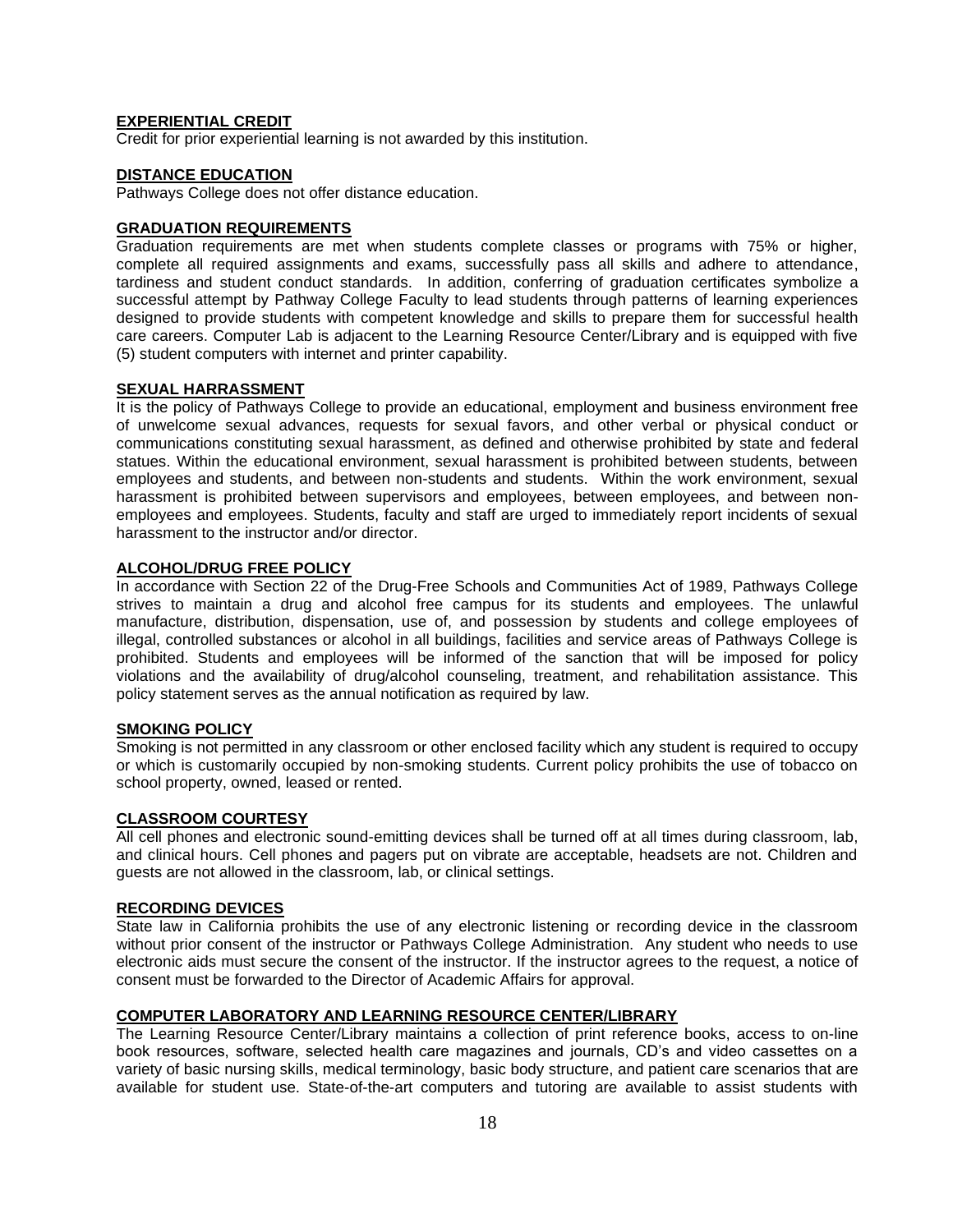instructional support and achievement of their educational goals. Audio-visual equipment is available to students for study purposes. Students who are actively enrolled in the college have borrowing privileges. Learning Resource Center/Library materials may be loaned to the student for a maximum of five (5) days. The student is required to present a California picture ID and must sign out the borrowed resources on the Library Resource Log located in the Student Services Department. All materials must be signed in when returned. The workstations, each are equipped with internet and printer capability.

#### **HEALTH SCIENCES SKILLS LEARNING LABORATORY**

Pathways' well-equipped skills lab includes a wide variety of equipment and medical supplies. The skills lab is a simulated clinical setting which provides a dynamic, safe and non-threatening environment for students to see, learn, practice, and demonstrate basic nursing and other allied health care skills. *"Expert and* **Experienced**" faculty instruct and quide students as they enhance their skill proficiency in the skills lab setting on life-like mannequins before caring for actual patients in the clinical setting.

#### **COUNSELING, MENTORING AND LIFE COACHING**

Pathways College faculty advisors help students define their career objectives and develop a plan on how to reach those objectives. Faculty advisors are available to provide counseling, tutorial and remedial services for students who will benefit from these services in order to achieve their educational and career goals. Students are encouraged to see a faculty advisor periodically to ensure their educational planning continues wisely. Resources are available for tutorial and remediation for students who will benefit from these services in order to achieve their career goals. Mentoring and Life Coaching Skills are an integral part of the Pathways College experience. Students experiencing a personal or life crisis may be referred to community resources for assistance. It is the philosophy of Pathways College to promote positive physical and life coping skills. Classes, workshops and skill-building seminars are offered throughout the school year to assist students with acquiring these skills.

#### **JOB PLACEMENT/CAREER DEVELOPMENT**

Pathways College does not guarantee a job offer after a student completes a course of instruction. However, assistance with job search preparation, activities and assistance with job placement is an integral part of the Pathways College experience. Pathways College in collaboration with surrounding community health care facilities maintains current listings of available jobs for student reference. Pathways College job placement staff allocates a significant (greater than 50%) amount of time to assist graduates with job placement and career development. Students are encouraged to expand their career options through Pathways Career Development Center. Assistance with career opportunities, online career assessments, resume preparation, interviewing skills, occupational outlook information and job search activities are available. The Job placement staff net-work exits within community facilities to fill job openings in the local labor market area and establish and maintain contacts with employees of local, state and federal employment development agencies. Employment Skills and Career Development workshops are conducted by the Pathways College staff.

#### **NOTICE TO EMPLOYERS**

Pathways College can provide you with quality trained skilled applicants to meet your health care job needs for Certified Nurse Assistant.. Only applicants with up to date skills and training will be referred for your consideration. Our job placement and career development center would like to post your open positions on the Job Board for student review. Pathways College will cross-reference your current job opening with current job seekers, and individuals who meet your requirements will be

referred to you by resume, fax, or in person. Please FAX any information about your current job openings to (310) 225-2799.

#### **PERSONAL PROPERTY DISCLAIMER**

Pathways College, LLC is not responsible for the loss or damage of personal property. Valuables and large sums of money/ valuables should not be brought to class or clinical site.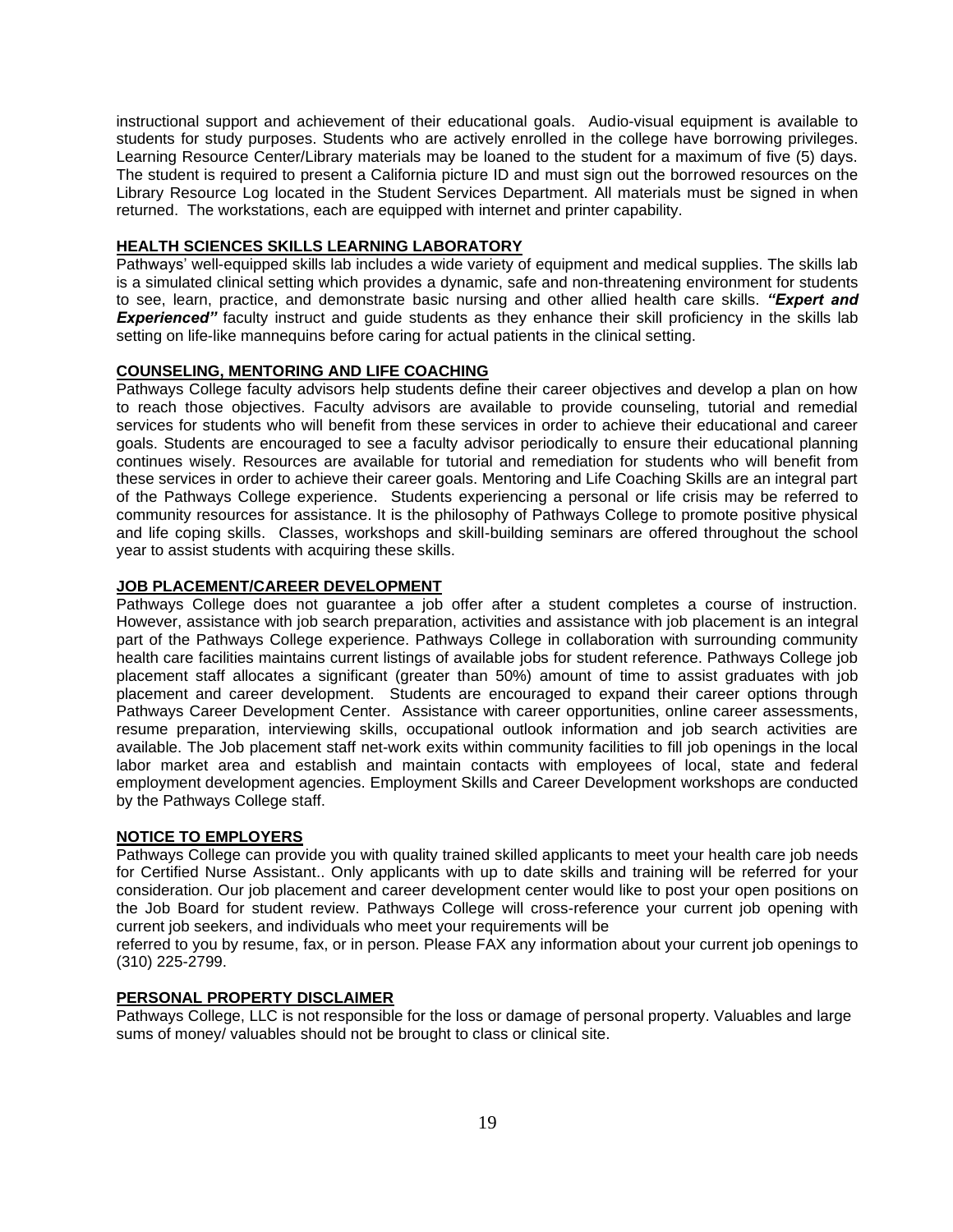#### **STUDENT SERVICES**

The Student Services department at Pathways College provides a comprehensive range of services and resources to assist the student in classes and to achieve their educational, employment, and career goals. The student-focused programs include activities and services that begin with recruitment and enrollment of the students and continues through their course of study, graduation, job placement, career counseling, mentoring, life-coaching, and beyond. Student Services offers the following support services:

- $\checkmark$  Academic tutoring through one on one or group sessions
- ✓ Clinical skills assessments
- $\checkmark$  Career planning and job search activities
- ✓ Professional Career development to include resume writing and workforce preparation
- $\checkmark$  Educational planning to future careers in the Health Care field
- ✓ Outreach to community services
- ✓ Learning resource media center
- ✓ Financial Assistance to those who qualify
- ✓ Graduation Preparation
- $\checkmark$  Counseling and Referrals
	- Pathways College does not have dormitory facilities under its control. If a student requires housing assistance, referrals are made to appropriate agencies to assist with emergency housing, which may include area apartments, rooms to rent and/or shelter placement. Cost for housing is dependent on student resources and type of housing obtained, may range monthly
	- ✓ All instruction is provided in English. At this time, English language services are not available. Students must be able to read and write English at an eighth  $(8<sup>th</sup>)$  grade level to successfully pass the assessment entrance examination. ESL Resource referrals may be made to local agencies.
	- ✓ Our institution does not provide VISA services or vouch for student status including any associated charges.

## **STUDENT'S CODE OF CONDUCT**

The Pathways College "Code of Conduct" for students sets forth certain basic rules of conduct. These rules of conduct are an important responsibility for each student. These guidelines are necessary to govern their personal conduct and interpersonal relations as students work together, work with staff in facilities, work with instructors and staff and work to care for patients in the clinical area. These rules listed below provide examples of

offenses that may result in some form of disciplinary action including dismissal from the class or course.

- 1. Insubordination, including, but not limited to, improper conduct toward an instructor. Use of threats, abusive language, or refusal to perform tasks assigned by the instructor.
- 2. Non-compliance or disregard of any established safety rule.
- 3. Failure to comply with safety, fire, or sanitary regulations, including failure to immediately report to your instructor an accident involving personal injury or damage to property or damage to property of affiliated facility.
- 4. Possession of firearms, explosives or other weapons on school or facility property.
- 5. Possession or use of alcoholic beverages or illegal drugs on school or facility property or coming to class under the influence of alcohol or drugs.
- 6. Release of confidential information about the affiliating facility, its patients or employees.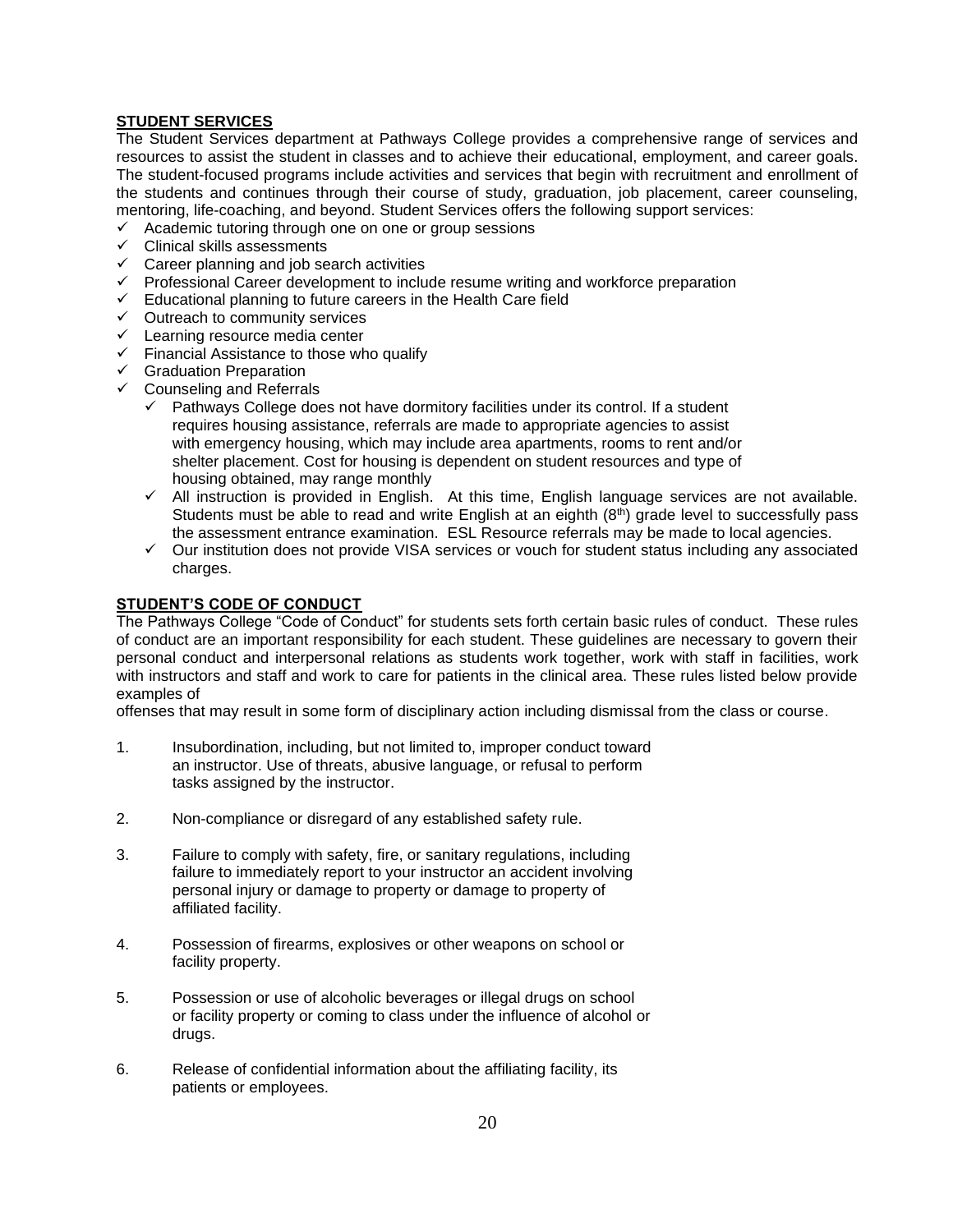- 7. Cheating, altering, plagiarism or falsifying any class work.
- 8. Fighting, use of threats, abusive language, harassment, or intimidation while in class or clinic time.
- 9. Unsatisfactory class performance, including, but not limited to performing your class work in a careless or negligent manner thereby creating a risk to the well-being of others.
- 10. Theft, unauthorized removal of, destroying or damaging property of the school or hospital, fellow students, patients, employees, visitors or anyone else while on hospital or facility property.

#### *It is not possible to provide a complete list of all types of unacceptable conduct and performance, the above list provides some examples***.**

#### **DRESS CODE**

It is the expectation of Pathways College Administration a professional atmosphere is maintained at all times. One aspect of professionalism is the image an individual presents to patients, visitors and the public. Therefore, students should exercise good judgment in their clothing apparel. Students who are inappropriately dressed will be sent home and not allowed to return to the clinical setting until they are properly dressed.

- Hygiene: Personal hygiene is important. Daily bath or shower, use of deodorant and clean clothing are essential for personal success as well as successful completion of this course. Perfumes and colognes may be offensive to patients and families and should not be used. **NO ARTIFICIAL NAILS**. Nails must be clean, trimmed and moderate length. The use of clear or natural nail polish is acceptable.
- Hair should be clean and neatly groomed off the collar. No decorative clips or barrettes (must be plain design). No ribbons, scarves, or bandanas may be worn. Hair may be worn in buns, braids and ponytails that do not touch the collar.
- Beards and moustaches are to be clean, well groomed, and neatly shaved (no more than one half inch {1/2} in length).
- Make-up should be modest and evenly applied. Heavy or harsh application of make-up is not acceptable. Jewelry should be plain wedding band without stones, watch with second hand, and small stud earrings may be worn (one per ear). No large hoops or dangling earrings, nose, tongue or lip piercings are to be worn. Tattoos: If you have tattoos that may be considered offensive to the affiliated facility, patient, patient's family, or visitors. You will be asked to cover them.
- Uniform: Clinical-White pants and approved student uniform top. All white shoes and socks or stockings. Uniforms are to be kept clean and pressed. Shoes and shoestrings are to be kept clean. Clogs, sandals, and high-top shoes are not acceptable. Classroom-Navy Blue Pathways College Scrubs.
- Appropriate undergarments must be worn at all times and should not be able to be seen through clothing.

#### **STUDENTS' RIGHTS and RESPONSIBILITIES**

Prospective students of Pathways College are eligible to enroll in any course or program where he or she meets established criteria. The student is required to meet with a Pathways advisor prior to admission to plan a course of study that meets the students educational and career goals. Once enrolled, students are expected to participate in counseling, attend classes diligently, complete assignments and maintain progress toward their educational or career goal as a Nurse Assistant.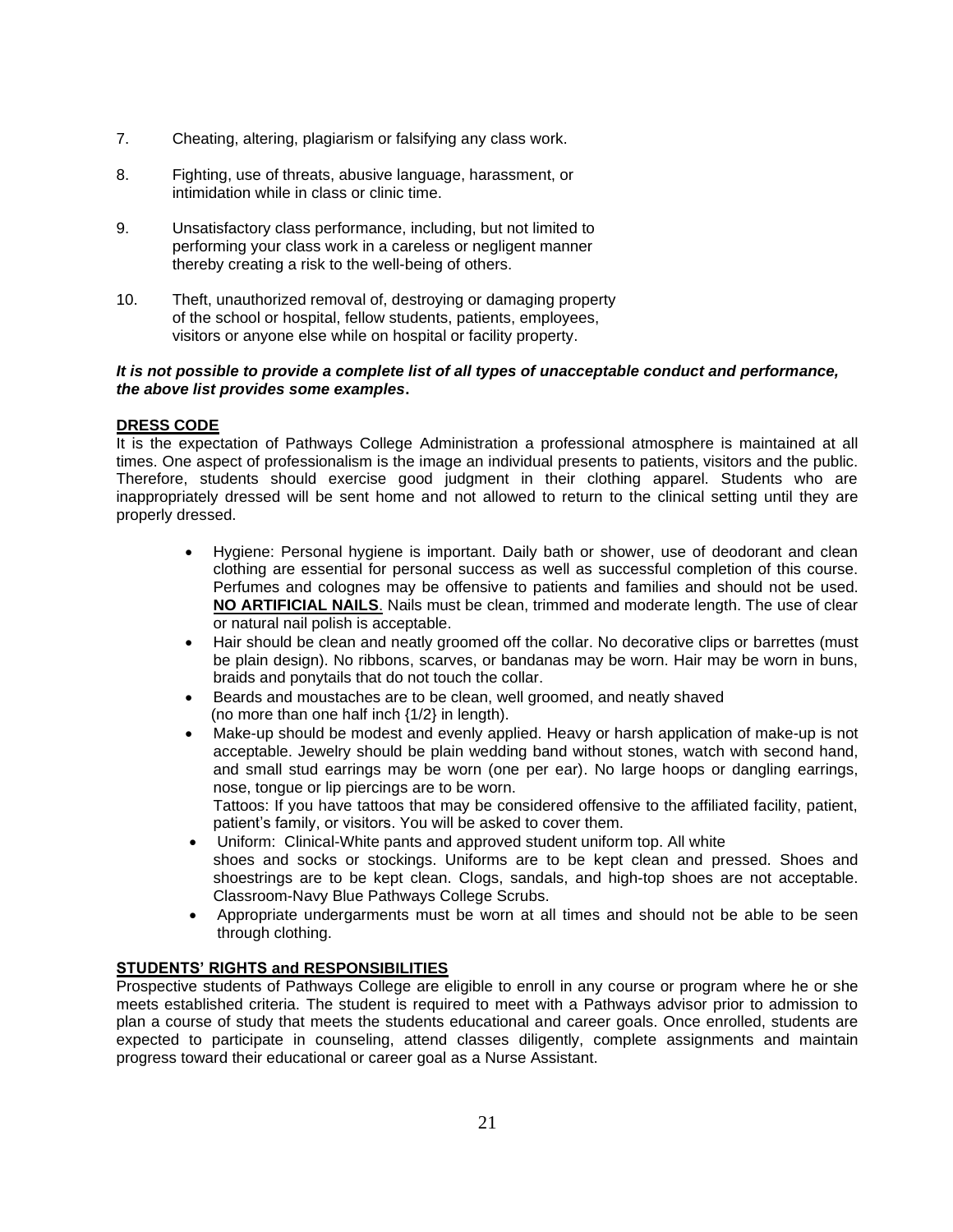#### **STUDENT COMPLAINT/GRIEVANCE PROCEDURE**

It is the intention of Pathways College that every student have the right to prompt and equitable redress of any grievance relating to an alleged violation of federal or state laws or regulations of educational programs. Pursuant to California Code of Regulations, Title 5, Section 4600, Pathways College has developed necessary procedures to process a complaint regarding educational services provided by Pathways College. A copy of the "Complaint/Grievance Policy" is available at the college site.

#### **A student or any member of the public may file a complaint about this institution with:**

#### **Bureau for Private Postsecondary Education Physical Address: 2535 Capitol Oaks Drive, Suite 400, Sacramento, CA 95833 Mailing Address: P.O. Box 98018, West Sacramento, CA 95798-0818 Phone Number: (916) 431-6959 Toll Free: (888) 370-7589 Fax Number: (916) 263-897 Web Site Address: www.bppe@ca.gov**

#### **WARNING POLICY**

Violations in the following areas may cause a student to receive a written warning notice: Violation of attendance and tardiness standards.

Unsafe or incompetent clinical practice.

Overall theory grade less than 75%.

Violation of student "Code of Conduct"

The instructor (with School Director/or designee and the Director of Academic Affairs) will counsel the student and he or she will be placed on a warning status in writing and may be dismissed depending on the nature of the violation (i.e. severe patient safety infractions, violations of student code of conduct) if violations are not corrected.

## **PROBATION-EXCLUSION-DISMISSAL POLICY**

While it is the philosophy of Pathways College to assist and support each student as they strive to succeed in reaching their educational or career path goals, any student who fails to adhere to the policies specified in this catalog is subject to probation, exclusion, suspension or dismissal from the course or program he or she is enrolled in. Violations in the following areas may be cause for probation, exclusion, suspension or dismissal from Pathways College courses or programs:

- 1. Health reasons, as defined earlier under the Health Requirements section; may be for probation, exclusion, or dismissal from Pathways College, LLC courses and/or programs. Individual cases will be reviewed on a case-by-case basis by the School Director/designee, and the Director of Student Services and decide on the level of discipline.
- 2. Safety and Other Similar Reasons i.e., violations of the student's code of conduct, if the student's conduct presents a treat to his or her own safety or the safety of other's (patients, fellow students, faculty, or facility staff). The School Director/designee in collaboration with the Director of Student Services may immediately exclude, place on probation or dismiss the student.

The reason for such action as well as, documentation of the incident in writing will be discussed with the student and a written summary of the event placed in the student's academic record.

#### **SOCIAL SECURITY NUMBER**

Pathways College maintains a student record system that uses the Social Security number to identify student academic records. If a student wishes not to report their Social Security number, an alternate identification number will be assigned by the college. Students in nursing programs must report their social security number.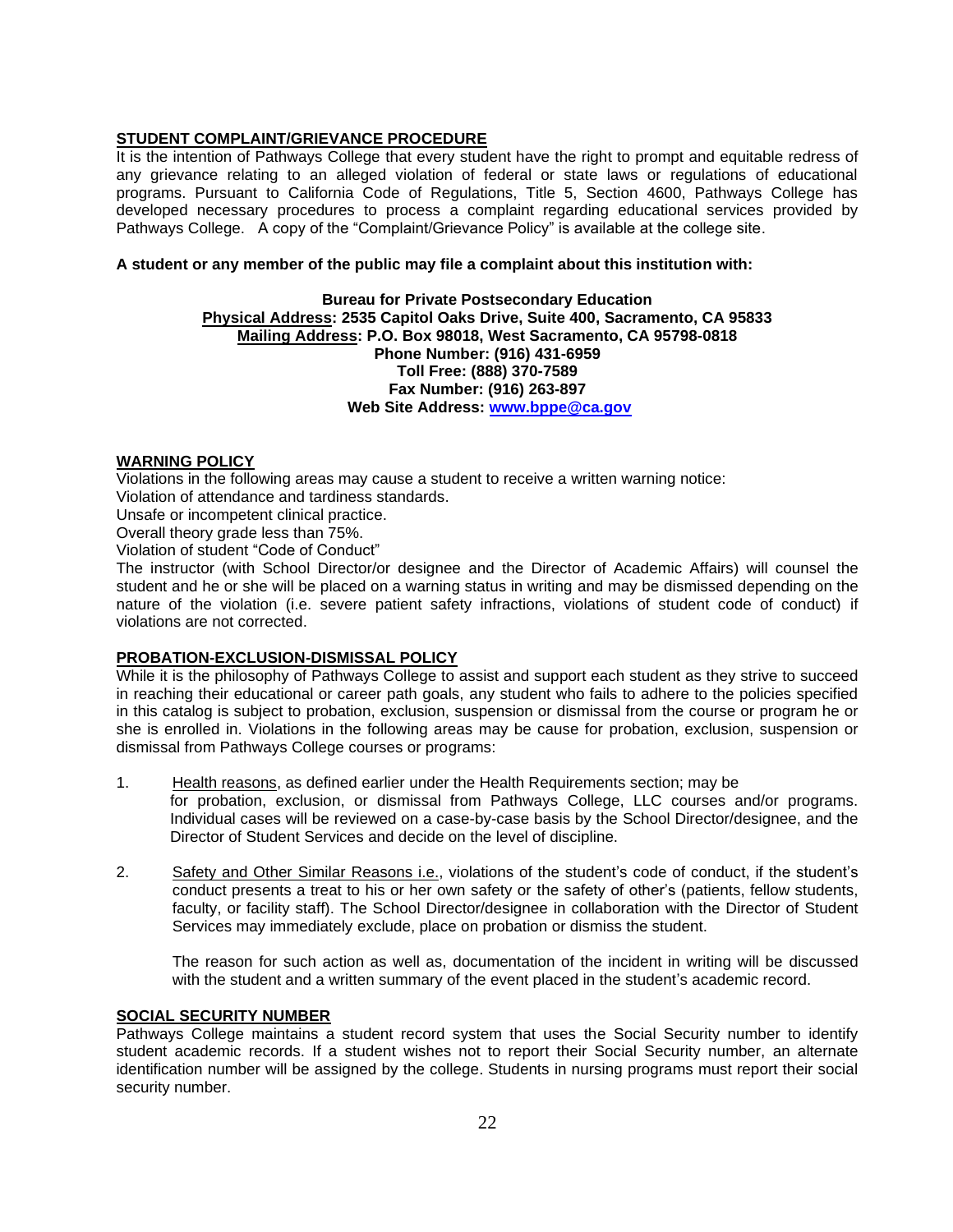#### **STUDENT RECORDS**

Pathways College recognizes that student personal identifiable information and records are confidential matters between the student and the college. The student Directory Information includes the student's name, address, telephone number email, date and certificates, and course of study and grades. At times public information needs, i.e. recruitment, and fundraising purposes may require the release of Directory Information unless the student states in writing that he or she does not want it released. Pathways College shall maintain records of each student who is enrolled in an educational program. Pathways College shall maintain, for a period of not less than 5 years, at its principal place of business in this state, complete and accurate records of all of the following:(a) the educational programs and the curriculum for each. b) Pathways College shall maintain for each student granted a degree or certificate by that institution, permanent records of the following: (1) The degree or certificate granted and the date on which that degree or certificated was granted. (2) The courses and units on which the certificate or degree was based. (3) The grades earned by the student in each of those courses.

The responsibility for carrying out these provisions is charged to the Office of Student services. The accuracy and appropriateness of the student records may be challenged in writing to the School Director. A student has the right to receive one free copy of his or her record. Additional copies are available to the student at a cost not to exceed the cost of reproduction (\$8.00). Requests for copies should be made directly to the Director of Student Services. No student records, other than Directory Information, will be released without the written consent of the student concerned. Directory Information about any student currently attending Pathways College may be released or withheld at the discretion of the School Director or designee. Students may change their Directory Release at any time by completing a Release of Directory Information form.

A printed copy of the student's academic and financial records will be retained by Pathways College for a period of not less than five years, at its principal place of business in this state, complete and accurate records of all of the following information based on the California Private Postsecondary Act of 2009. Students have the right to file a complaint with the United States Department of Education concerning alleged violations of Federal and State laws governing maintenance of school records. All student files will be kept at the school address 637 E. Albertoni Street, Suite #100, Carson, California 90746. Records will be secured in the office of the School Director or designee in a locked file cabinet for a period of not less than five (5) years from the student's completion of, withdrawal or termination from the course.

A record of persons and organizations requesting or receiving student record information is maintained by the Office of Student Affairs. All student records are open to inspection by the student concerned or any duly authorized individual (i.e. any person authorized by the Private Postsecondary and Vocational Reform Act of 1989) by contacting the School Director of Pathways College. Students have a right to file a complaint with the United States Department of Education concerning alleged violations of Federal and State laws governing student records.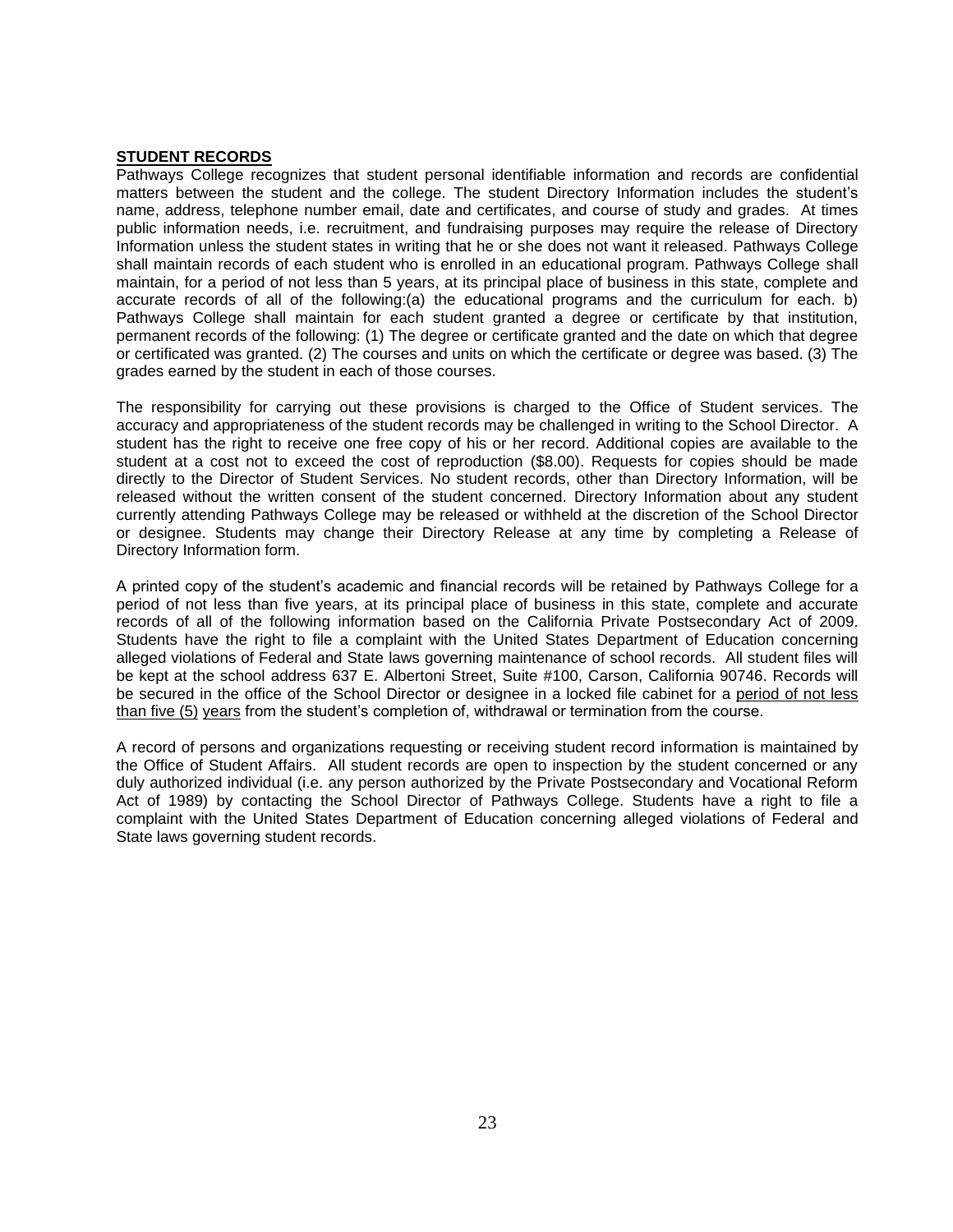#### **FACULTY INFORMATION AND QUALIFICATIONS**

The following information represents the qualifications and teaching experience of the **Pathways College** lead faculty.

**Brenda J. Allmond, MSN, BSN, PHN, RN Cheri L. Allmond-Williams, MSN, BSN, PHN, RN.**

**1. Registered Nurses with over 45 years experience in the clinical practice setting, nursing education, and nursing administration.**

**2. Prepared at the Bachelor's (BSN) and Master's (MSN) level in nursing**

**3. Teaching experience includes: public, private, community college and university level nursing and heath care programs including: CNA, HHA, LVN, RN, EMT, and Paramedics, Physicians and other allied health personnel.**

**COURSE DESCRIPTION-NURSE ASSISTANT** This program prepares the student for an entry level career in the nursing field. The program length is 77 hours of theory,111 hours of clinical training, including clinical orientation. The course consists of theory, lab, and clinical learning experiences given over a period of 7 weeks for 32 hours per week (day class). Total clock hours of instruction for this course is 188 hours. **This course includes a Basic Life Support (BLS-CPR) certification course.** Upon successful completion of the required theory, lab, and clinical rotation, the Nursing Assistant graduate may be apply for and pass the state examination, before receiving certification to become a Certified Nursing Assistant (CNA)

The CNA works under the supervision of licensed healthcare professionals performing direct basic nursing care for persons of all ages in acute, ambulatory, home or long-term care facility. Skills performed by the CNA include bathing, grooming, feeding, bed making, and assisting patients with movement. Emphasis is placed on safety principles, infection control and the philosophy of nursing. Students are taught methods for meeting the physical, emotional, social, cultural, and spiritual needs of patients.

*Prerequisites:* All students must complete a health history and complete a physical examination performed by a licensed medical physician or nurse practitioner. Results of PPD (tuberculosis test), or chest x-ray within the last six months (negative results are required). Documentation of blood titers of specified vaccines on the Health History Information Form must be provided. Criminal screening which includes finger printing, background check utilizing the Live Scan method, as mandated by the State of California, either prior to, or upon enrollment in the program. A student may not sit for the State Certification Examination until cleared by the State.

#### *NURSING ASSISTANT*

#### *1. MODULE I INTRODUCTION* **Theory 2 Hours, Clinical Hours 0**

 This module introduces the student to the role and responsibilities of the Certified nurse Assistant (CNA), Title 22, requirements for certification, professionalism and ethics and Confidentiality.

#### *2. MODULE II PATIENT RIGHTS* **Theory 4 Hours, Clinical Hours 1**

This module will introduce the CNA to patient/resident rights. The fundamental principle behind patient/resident rights is that each patient is a member of a family and of society as a whole and must be cared for in a manner that protects their rights and meets the individual, family, psychosocial and spiritual and cultural needs in the home or other health care setting. These rights are protected by federal and state regulations. Prevention, Recognition and Reporting resident abuse.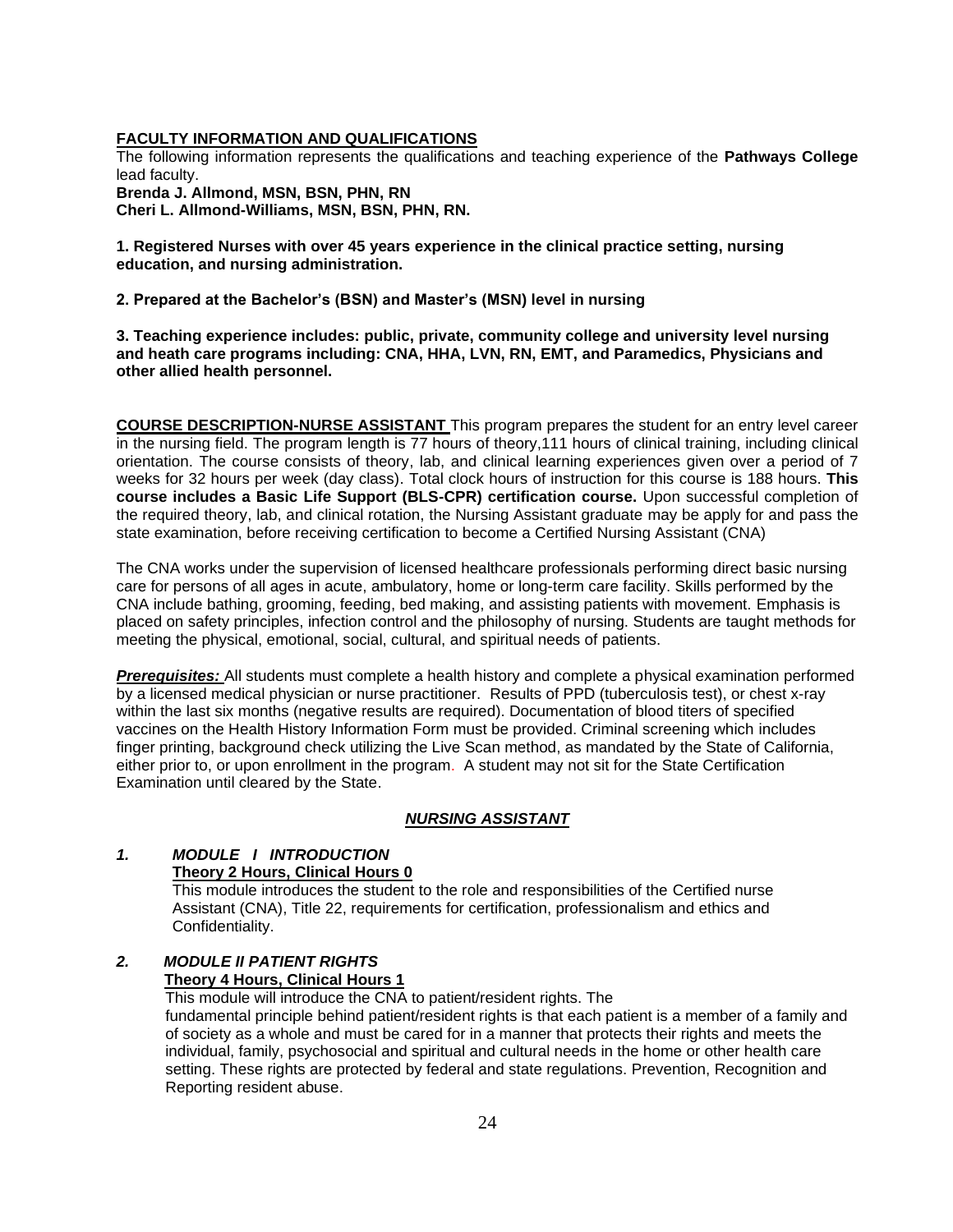## *3. MODULE III COMMUNICATION AND INTERPERSONAL SKILLS* **Theory 2 Hours, Clinical Hours 0**

This module will introduce the concepts and skills required for the CNA to communicate effectively and interact appropriately with patients/residents, families, guests, and other members of the health care team.

## **4.** *MODULE IV PREVENTION & MANAGEMENT OF CATASTROPHE AND UNUSUAL OCCURRENCES*

## **Theory 3 Hours, Clinical Hours 4**

The purpose of this module is to introduce the student to the concepts and procedures related to the patient's safety and environmental emergency issues that are presented.

The role of the CNA in creating a safe environment for the patient is discussed.

## *5. MODULE V BODY MECHANICS*

## **Theory 3 Hours, Clinical Hours 4**

This module will provide students with an understanding of efficient and proper use of the body in performing tasks related to the role of the CNA.

• Students will understand and demonstrate the principles of positioning and transporting patients and will implement these principles when providing patient care.

## *6. MODULE VI PRINCIPLES OF ASEPSIS*

## **Theory 3 Hours, Clinical Hours 8**

The purpose of this module is to present information about asepsis and the prevention and control of infection.

• Procedures and precautions to protect patients, health care providers and others from infection are presented, including universal precautions, transmission- based precautions and bio-hazardous waste management.

## *7. MODULE VII WEIGHTS AND MEASURES*

## **Theory 2 Hours, Clinical Hours 1**

This module will introduce a common system of measurement used by the CNA.

## *8. MODULE VIII PATIENT CARE SKILLS*

## **Theory 14 Hours, Clinical 49 Hours**

The purpose of this module is to teach the student skills needed to support and/or assist the patient in the areas of personal hygiene and elimination.

Personal hygiene is one area of the activities of daily living (ADL). Hygiene is important to the patient's feeling of well-being. Personal hygiene or personal care is generally performed independently.

- The nurse assistant's role is to assist with or perform personal care only when a resident is unable to perform a skill for themselves.
- Other activities included in this class are the use of prosthetic devices, bowel and bladder training, and weighing and measuring the patient.

## *9. MODULE IX PATIENT CARE PROCEDURES*

## **Theory 7 Hours, Clinical 20 Hours**

The purpose of this module is to provide learning experiences that will prepare the student in the nurse assistant role to safely carry out procedures which support the patient in meeting physical needs that cannot be performed independently.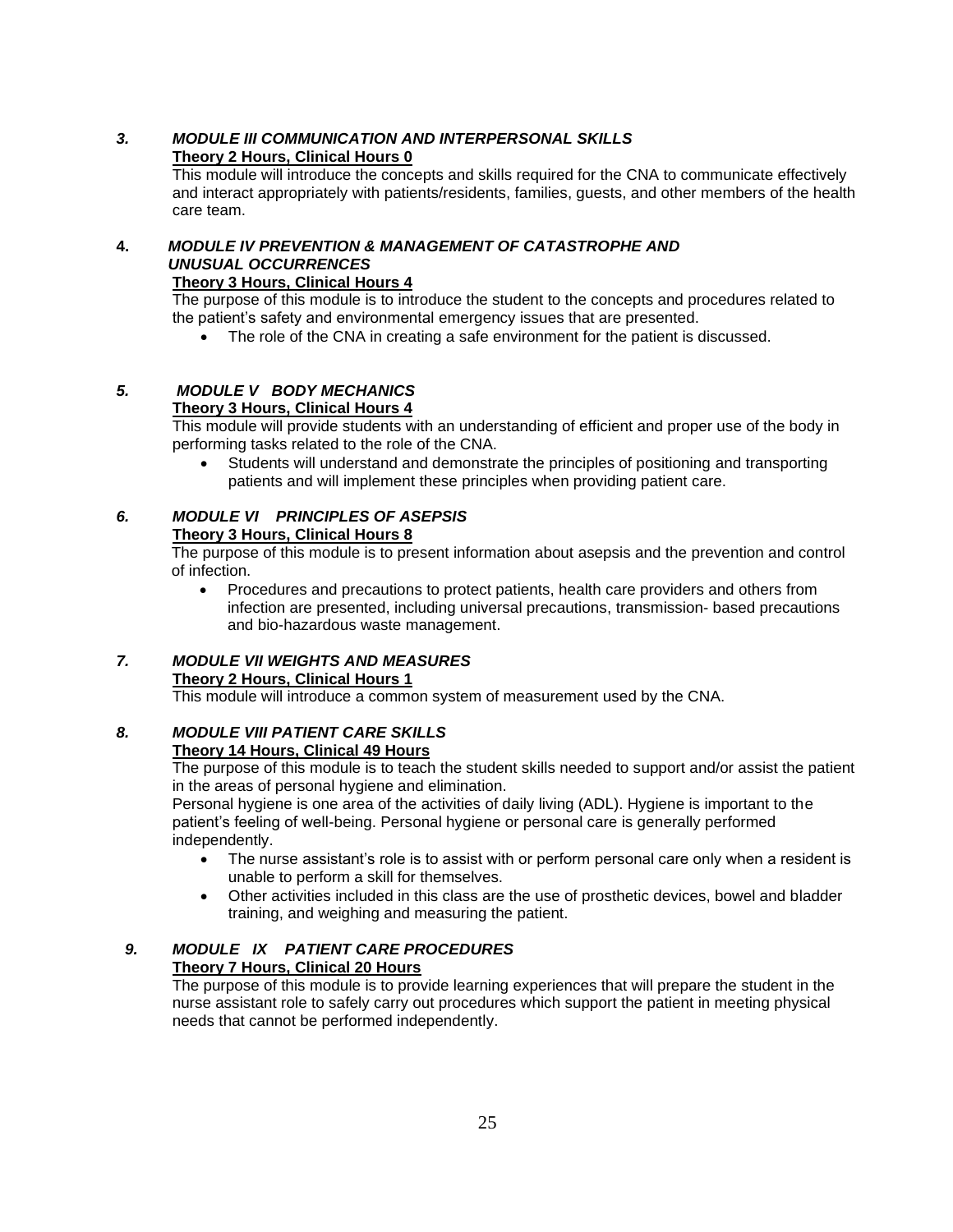## *10. MODULE X VITAL SIGNS*

### **Theory 3 Hours, Clinical 8 Hours**

The purpose of this module is to prepare the student to how, when,

and why vital signs are taken; and how to report and chart these procedures.

- The student will learn the correct procedure for measuring temperature, pulse, respirations and blood pressure.
- They will learn how to recognize and report normal and abnormal findings.

#### 11. *MODULE XI NUTRITION*

#### **Theory 2 Hours, Clinical 6 Hours**

 The purpose of this module is to examine the body's need for food and the effect of food on the body. This module includes the basic food groups, nutrients and common therapeutic diets as well as, assisting the patient to meet nutritional and hydration needs.

#### *12. MODULE XII EMERGENCY PROCEDURES*

## *Theory 2 Hours, Clinical 1 Hour*

 The purpose of this module is to introduce the student to the concepts and Procedures related to emergency procedures, signs and symptoms of distress.

- Immediate and temporary interventions to emergency codes and the role of the CNA in Long Term Care (LTC).
- The role of the CNA in preventing and responding to emergency Situations, fire and disaster is presented.

#### *13. MODULE XIII LONG TERM CARE PATIENT* **Theory 13 Hours, Clinical 4 Hours**

## *14. MODULE XIV REHABILITATIVE/RESTORATIVE CARE*   **Theory 4 Hours, Clinical 4 Hours**

The purpose of this module is to introduce the student to rehabilitative, restorative care. Everyone is entitled to reach his/her optimal level of functioning. The nurse assistant assists the resident in achieving maximum independent living skills through use of rehabilitative procedures.

#### *15. MODULE XV OBSERVATION AND CHARTING* **Theory 4 Hours, Clinical 4 Hours**

The purpose of this module is to prepare the student to know how, when, and why to use objective

#### and subjective observation skills.

• Students will report and record observations on appropriate documents using medical terminology and abbreviations.

## *16. MODULE XVI DEATH AND DYING*

## **Theory 3 Hours, Clinical 0 Hour**

In this module the student is introduced to the various stages of the grieving process and physical signs of approaching death. This module introduces death as a normal stage of life.

• The student will be presented with physical, psychological, and spiritual needs of patients during this period so that he/she might be able to understand and assist in coping and providing support to the patient and family members.

## 17*. MODULE XVII PATIENT RESIDENT ABUSE*

## **Theory 3 Hours, Clinical 0 Hour**

The purpose of this unit is to introduce the Nurse Assistant to patient/resident abuse. This module will focus on the Nurse Assistant role in preventing, recognizing, and reporting instances of patient/resident abuse.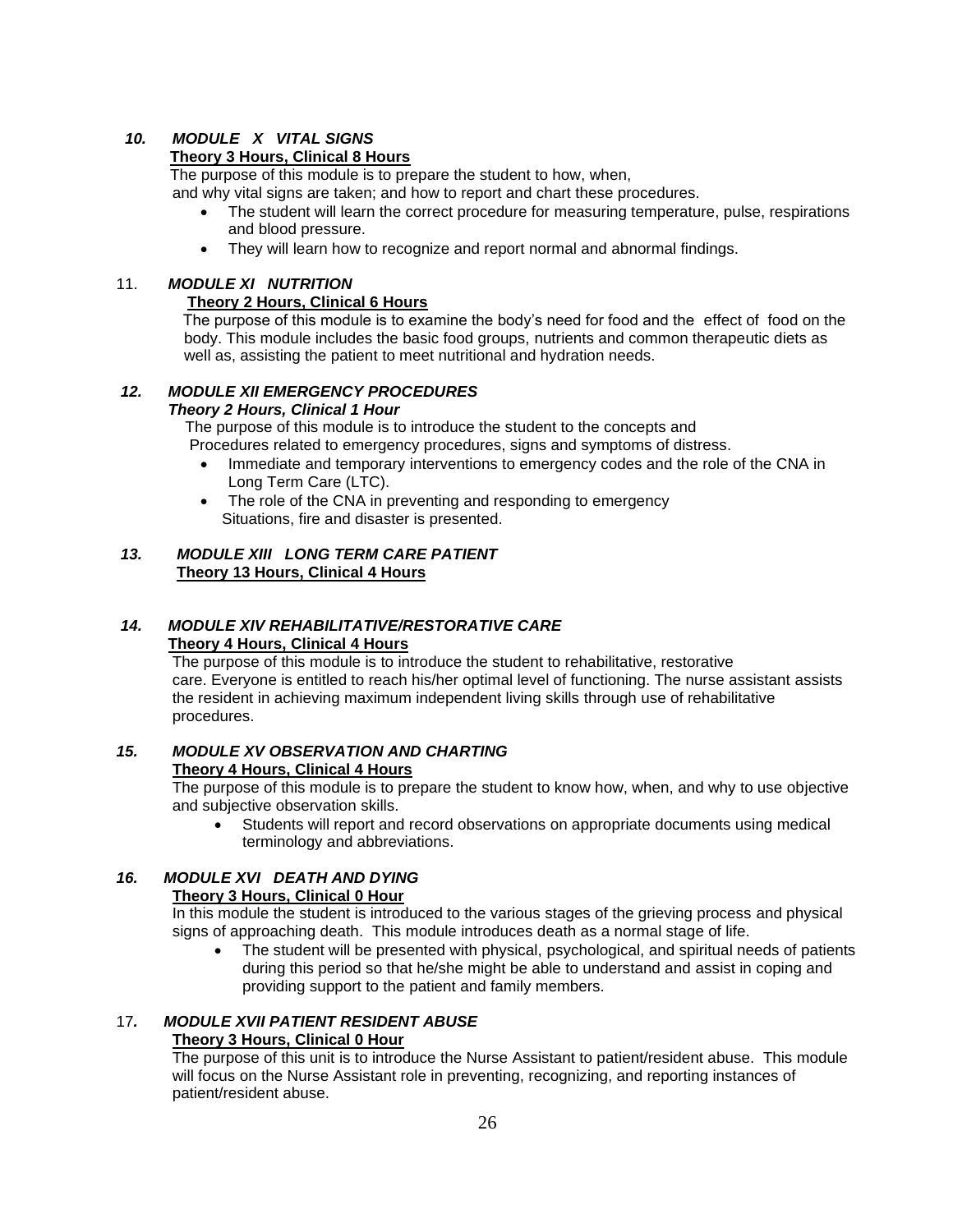## *COURSE* **DESCRIPTION***-***HOME HEALTH AIDE**

This Home Health Aide (HHA) course is offered for those individuals who have already completed the Nursing Assistant course or who are already licensed as a CNA. HHAs are prepared to give basic nursing care in the client's home under the supervision of a licensed nurse. The 40 hour course includes 20 theory hours and 20 clinical hours and expands upon the Nursing Assistant curriculum. This course includes five (5) modules: (a) Introduction to Aide and Agency Role (b) Interpretation of Medical and Social Needs of Clients (c) Personal Care Services (d) Nutrition and (3) Cleaning and Care Tasks in the home.

Clinical procedures and nursing skills are practiced in the skills lab before assignment to the actual clinical and home care setting Theory presentations are coordinated with clinical practice in health care facilities so that students develop the skills and knowledge required to provide nursing care in the home. Upon completion of the theory and clinical requirements for the HHA Program graduates will be required to pass the final course examination, before receiving certification as a Certified Home Health Aide (CHHA).